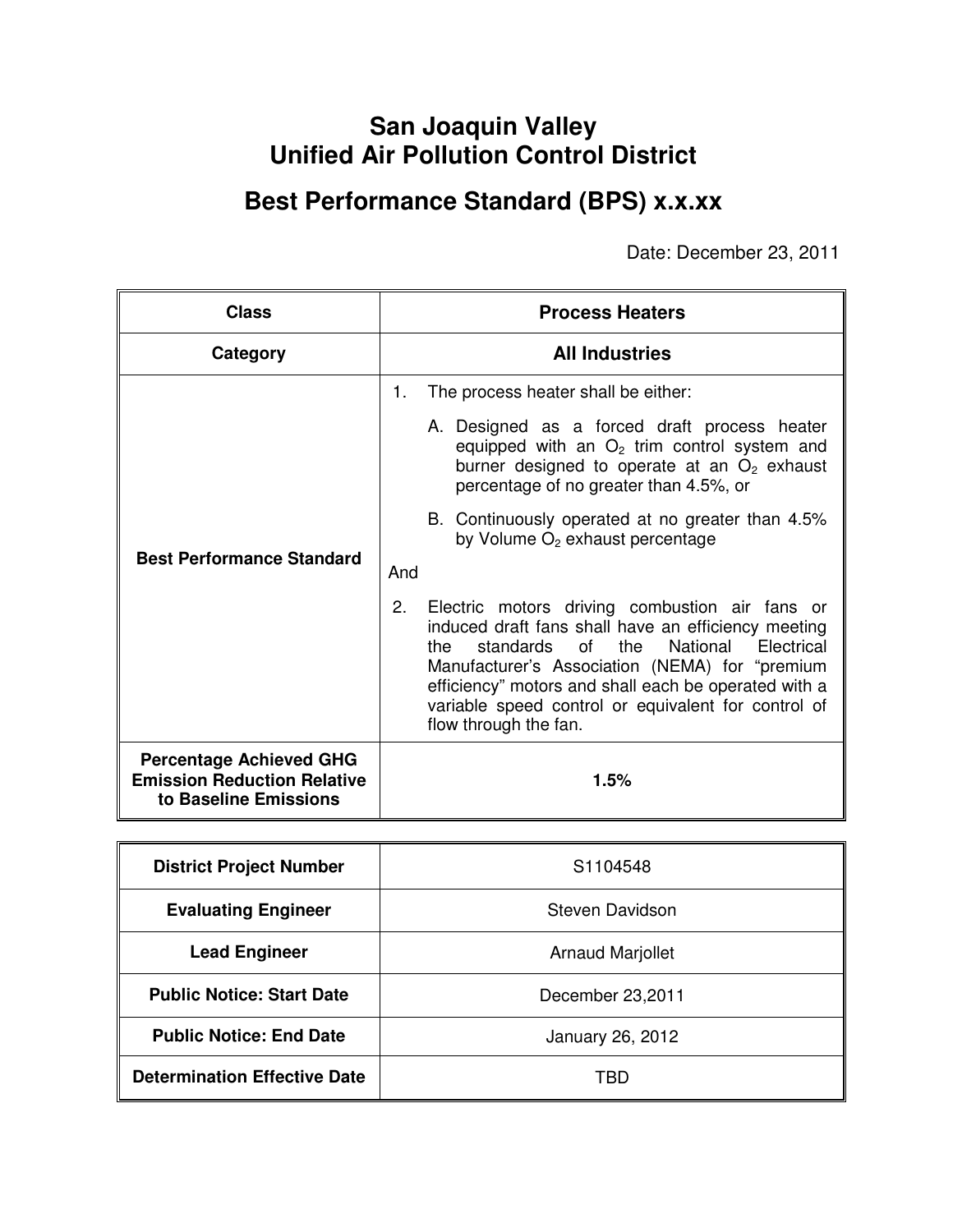## **TABLE OF CONTENTS**

#### **l. Best Performance Standard (BPS) Determination Introduction**

- A. Purpose
- B. Definitions
- C. Determining Project Significance Using BPS

#### **II. Summary of BPS Determination Phases**

#### **lll. Class and Category**

#### **lV. Public Notice of Intent**

#### **V. BPS Development**

- STEP 1. Establish Baseline Emissions Factor for Class and Category
	- A. Representative Baseline Operation
	- B. Basis and Assumptions
	- C. Unit of Activity
	- D. Calculations
- STEP 2. List Technologically Feasible GHG Emission Control Measures
- STEP 3. Identify all Achieved-in-Practice GHG Emission Control Measures
- STEP 4. Quantify the Potential GHG Emission and Percent Reduction for Each Identified Achieved-in-Practice GHG Emission Control Measure
- STEP 5. Rank all Achieved-in-Practice GHG emission reduction measures by order of % GHG emissions reduction
- STEP 6. Establish the Best Performance Standard (BPS) for this Class and **Category**
- STEP 7. Eliminate All Other Achieved-in-Practice Options from Consideration as Best Performance Standard

#### **VI. Public Participation**

#### **VII. Appendices**

| Appendix 1: | <b>Public Notice of Intent</b>                       |
|-------------|------------------------------------------------------|
| Appendix 2: | Comments received during the initial public outreach |
| Appendix 3: | District Response to Comments                        |
| Appendix 4: | Notice of Public Participation: Posting of Draft BPS |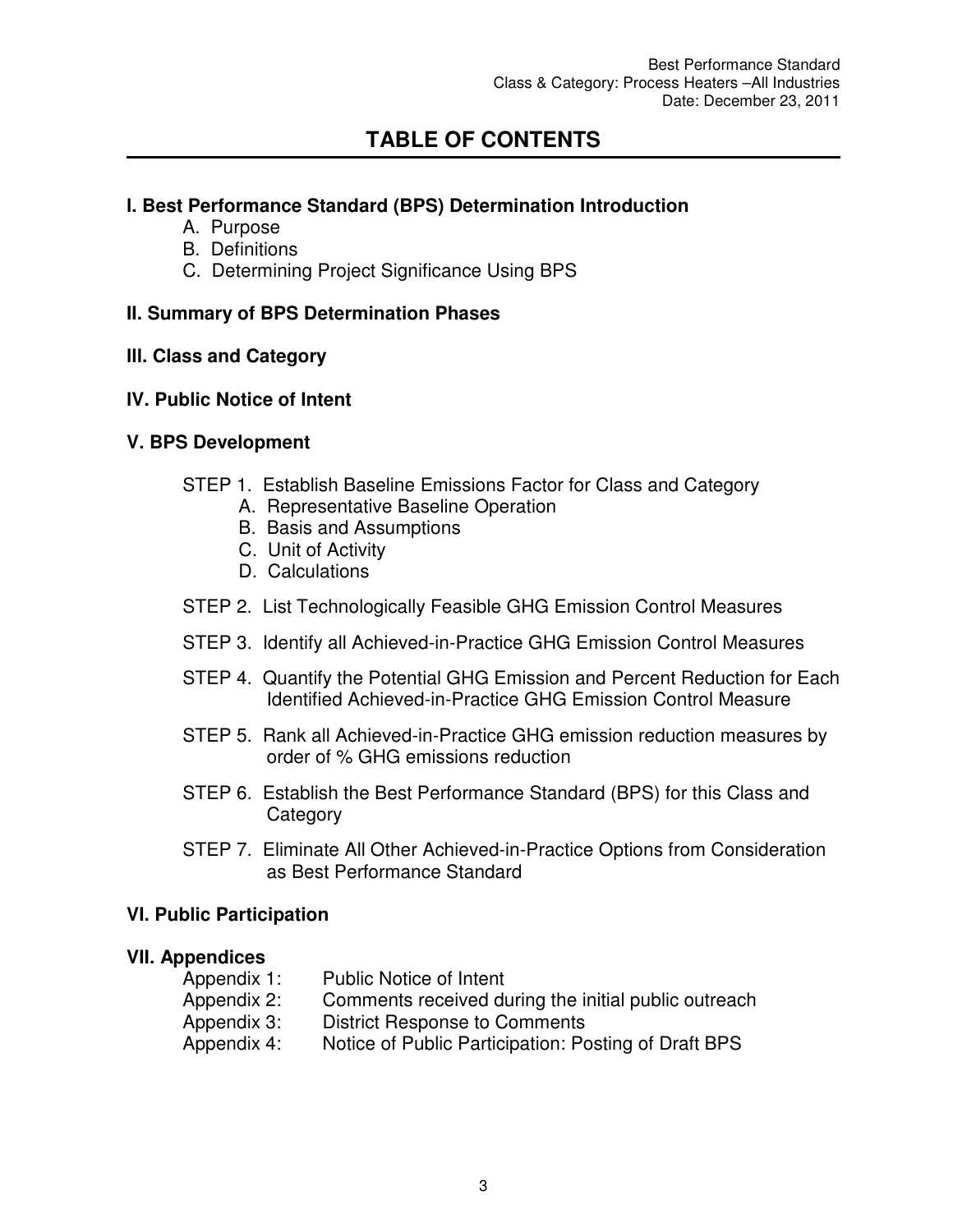## **I. Best Performance Standard (BPS) Determination Introduction**

#### **A. Purpose**

To assist permit applicants, project proponents, and interested parties in assessing and reducing the impacts of project specific greenhouse gas emissions (GHG) on global climate change from stationary source projects, the San Joaquin Valley Air Pollution Control District (District) has adopted the polic*y: District Policy – Addressing GHG Emission Impacts for Stationary Source Projects Under CEQA When Serving as the Lead Agency.* This policy applies to projects for which the District has discretionary approval authority over the project and the District serves as the lead agency for CEQA purposes. Nonetheless, land use agencies can refer to it as guidance for projects that include stationary sources of emissions. The policy relies on the use of performance based standards, otherwise known as Best Performance Standards (BPS) to assess significance of project specific greenhouse gas emissions on global climate change during the environmental review process, as required by CEQA. Use of BPS is a method of streamlining the CEQA process of determining significance and is not a required emission reduction measure. Projects implementing BPS would be determined to have a less than cumulatively significant impact. Otherwise, demonstration of a 29 percent reduction in GHG emissions, from business-as-usual, is required to determine that a project would have a less than cumulatively significant impact.

### **B. Definitions**

Best Performance Standard for Stationary Source Projects for a specific Class and Category is the most effective, District approved, Achieved-in-Practice means of reducing or limiting GHG emissions from a GHG emissions source, that is also economically feasible per the definition of Achieved-in-Practice. BPS includes equipment type, equipment design, and operational and maintenance practices for the identified service, operation, or emissions unit class and category.

Business-as-Usual is - the emissions for a type of equipment or operation within an identified class and category projected for the year 2020, assuming no change in GHG emissions per unit of activity as established for the baseline period, 2002- 2004. To relate BAU to an emissions generating activity, the District proposes to establish emission factors per unit of activity, for each class and category, using the 2002-2004 baseline period as the reference.

Category is - a District approved subdivision within a "class" as identified by unique operational or technical aspects.

Class is - the broadest District approved division of stationary GHG sources based on fundamental type of equipment or industrial classification of the source operation.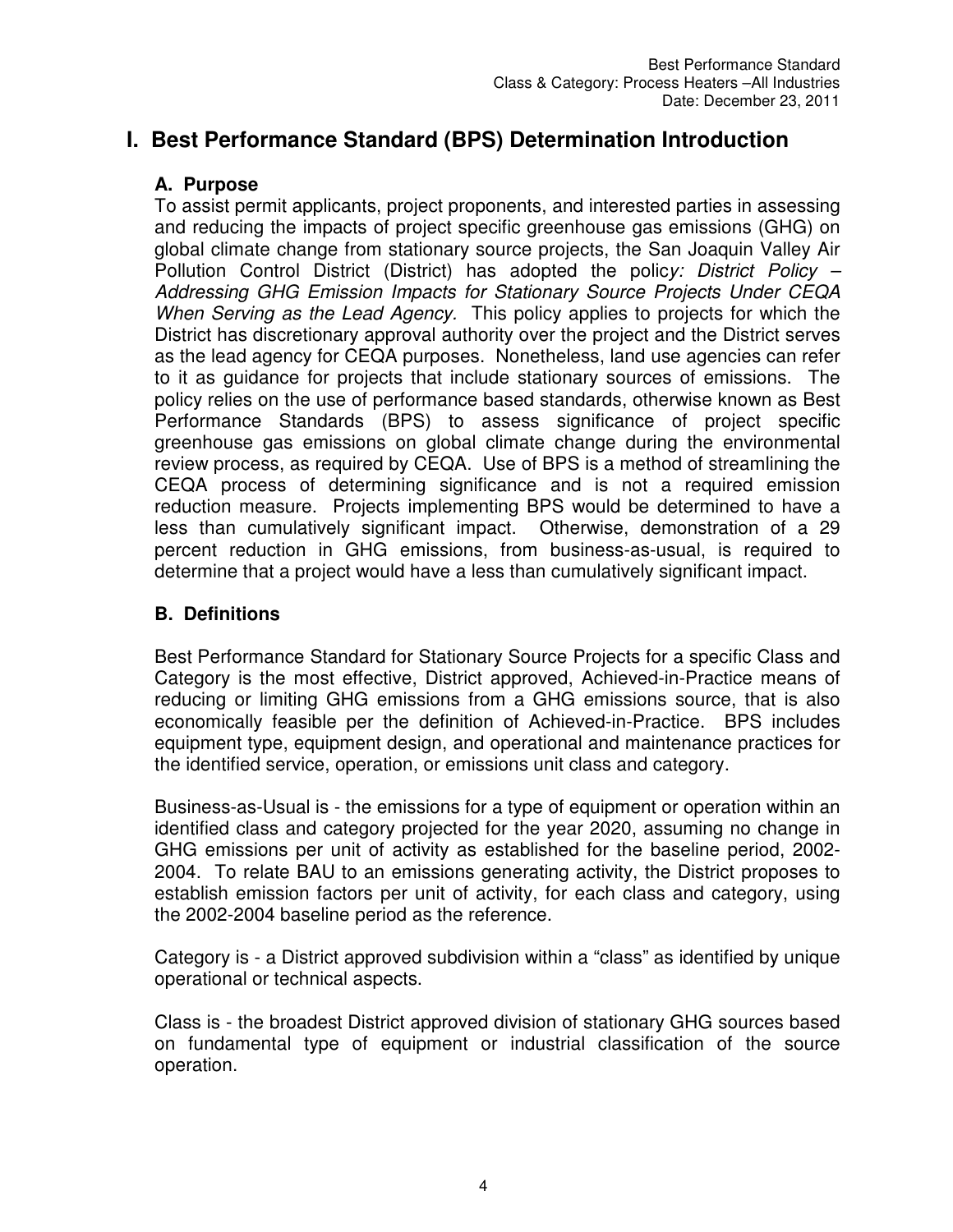#### **C. Determining Project Significance Using BPS**

Use of BPS is a method of determining significance of project specific GHG emission impacts using established specifications. BPS is not a required mitigation of project related impacts. Use of BPS would streamline the significance determination process by pre-quantifying the emission reductions that would be achieved by a specific GHG emission reduction measure and pre-approving the use of such a measure to reduce project-related GHG emissions.

GHG emissions can be directly emitted from stationary sources of air pollution requiring operating permits from the District, or they may be emitted indirectly, as a result of increased electrical power usage, for instance. For traditional stationary source projects, BPS includes equipment type, equipment design, and operational and maintenance practices for the identified service, operation, or emissions unit class and category.

### **II. Summary of BPS Determination Process**

The District has established Process Heaters – All Industries as a separate class and category which requires implementation of a Best Performance Standard (BPS) pursuant to the District's Climate Change Action Plan (CCAP). The District's determination of the BPS for this class and category has been made using the BPS development process established in the District's Final Staff Report, *Addressing Greenhouse Gas Emissions under the California Environmental Quality Act.* A summary of the specific implementation of the phased BPS development process for this specific determination is as follows:

| Table 1<br><b>BPS Development Process Phases for Process heaters</b>    |                                                                       |            |                                                                                                                          |  |
|-------------------------------------------------------------------------|-----------------------------------------------------------------------|------------|--------------------------------------------------------------------------------------------------------------------------|--|
| <b>Phase</b><br><b>Description</b><br><b>Description</b><br><b>Date</b> |                                                                       |            |                                                                                                                          |  |
|                                                                         | <b>Public Notice</b><br>of Intent                                     | 09/28/2010 | The District's intent notice is attached as Appendix 1                                                                   |  |
| 2                                                                       | <b>BPS</b><br>Development                                             | 12/20/2011 | See evaluation document.                                                                                                 |  |
| 3                                                                       | Public<br>Participation:<br><b>Public Notice</b><br><b>Start Date</b> | 12/23/2011 | A Draft BPS evaluation was provided for public<br>comment. The District's notification will be attached as<br>Appendix 3 |  |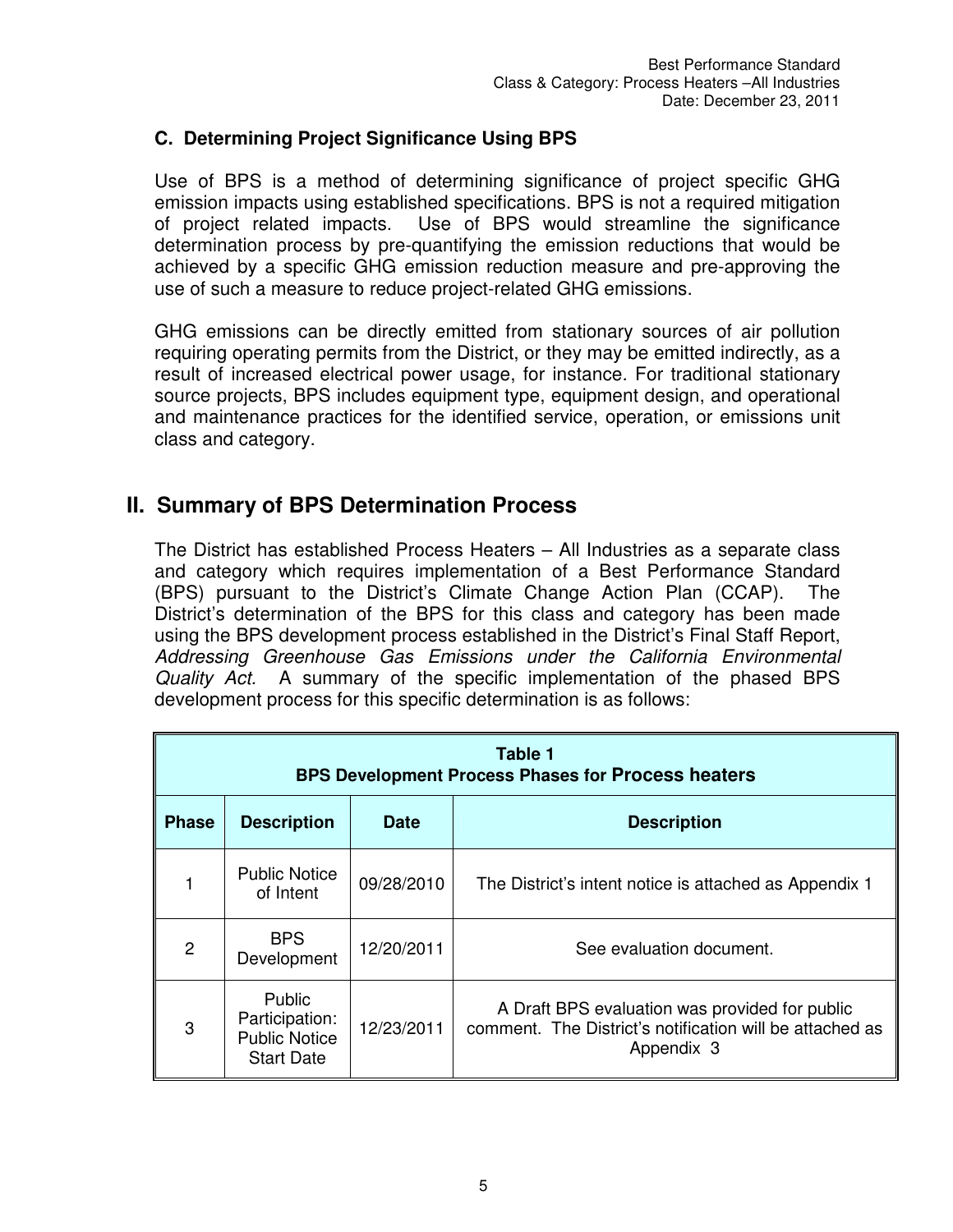## **III. Class and Category**

**Process Heaters** are recognized as a distinct class based on the following:

• A process heater is defined as any fuel fired combustion equipment which transfers heat from combustion gases to fluid or process streams.

Process heaters are a distinct class with respect to the District's prohibitory rules for criteria pollutant emissions (Rules 4306, 4307, 4308 and 4320).

Process heaters differ from boilers and steam generators as process heaters are not limited to boiling or raising the temperature of fluid.

Process heaters differ from dryers as process heaters do not dry or cure material by direct contact with the products of combustion.

Process heaters differ from dehydrators as process heaters do not drive free fluid from products like fruits, vegetables, and nuts, at an accelerated rate without damage to the product.

There are no other subcategories of process heaters identified; therefore, this BPS determination applies to process heaters used in all industries.

## **IV Public Notice of Intent**

Prior to developing the development of BPS for this class and category, the District published a Notice of Intent. Public notification of the District's intent to develop BPS for this class and category was sent on September 28, 2010 to individuals registered with the CCAP list server. The District's notification is attached as Appendix 1.

The District received the following comments:

- 1. It is inappropriate to apply a thermal efficiency standard to thermal fluid heaters based on the Higher Heating Value (HHV) of fuels.
- 2. Fluid heater thermal efficiency is process dependent and should not be regulated generically.
- 3. The thermal efficiency of thermal fluid heater systems have not been measured with a degree of accuracy required for a policy establishment.
- 4. Convection sections are not practical on thermal fluid heaters as the return fluid temperature is very high.
- 5. Testing emission per unit of Btu output delivered to the process would be extremely costly.
- 6. BTU input size and operating temperature would affect performance.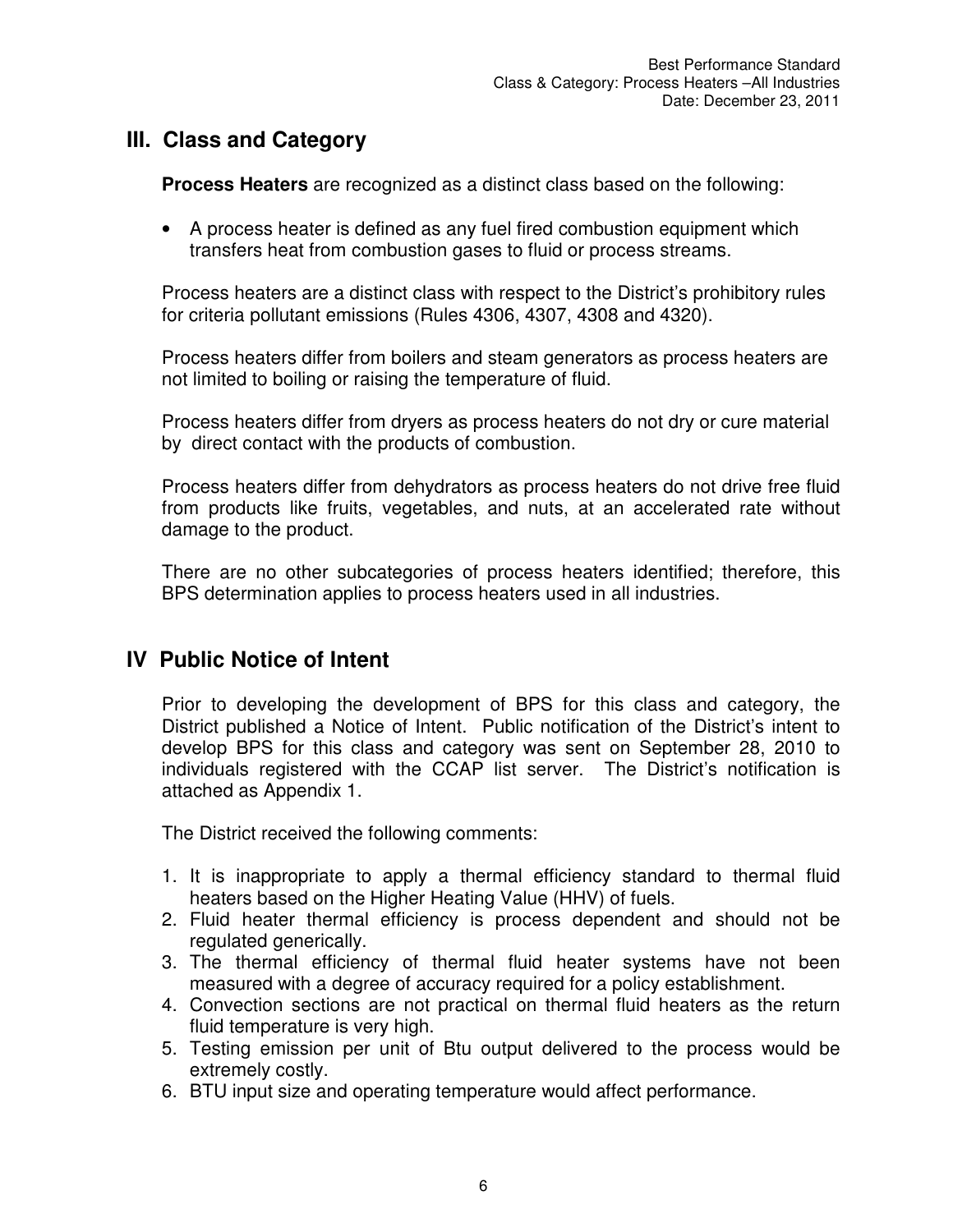Comments received during the initial public outreach were considered during this determination and are presented in Appendix 2. A summary of the comments and the District Response can be found in Appendix 3.

## **V. BPS Development**

## **STEP 1. Establish Baseline Emissions Factor for Class and Category**

The Baseline Emission Factor (BEF) is defined as the three-year average (2002-2004) of GHG emissions for a particular class and category of equipment in the San Joaquin Valley (SJV), expressed as annual GHG emissions per unit of activity. The Baseline Emission Factor was calculated by determining facilities within the SJVAPCD that operated natural design process heaters in 2002 though 2004. Source tests for these units were examined to determine the median  $O<sub>2</sub>$  levels of process heaters. These process heaters were exclusively of natural draft design. The mean of these facilities medians was used to determine the Baseline emissions factor.

## **A. Representative Baseline Operation**

For all industries, the representative baseline operation has been determined to be a natural draft design process heater. This determination is based on a review of District permitted process heaters in use during 2002-2004*.*

### **B. Basis and Assumptions**

- All direct GHG emissions are the result of the combustion of natural gas in the process heater.
- Unit of Activity is 1 MMBtu of heat **delivered** to the process (absorbed duty of the heater)
- Natural draft heaters operate with 6.4% O2
- Stack temperature is 800 F (most are in range of 600-1000 depending upon the feed temperature and the convective surface area)
- Air contains 20.75% O2
- For purposes of analysis, air and flue gas are assumed to have the same molecular weight =  $28.0$  (actually air =  $28.8$ , flue gas = approx. 27.8 for natural gas)
- For natural gas, net heating value (NHV) =  $90\%$ <sup>\*</sup> higher heating value (HHV)
- F factor for natural gas is 8,578 scf/MMBtu (HHV) at 60 F.
- Heat capacity  $(c_p)$  of air and flue gas is 0.26 Btu/lb-F (= 0.011 Btu/scf-F)
- The GHG emission factor for natural gas combustion is 117 lb-CO<sub>2</sub>e per MMBtu of natural gas fired (per CCAR document)<sup>1</sup>
- Indirect emissions are produced due to operation of the electric air blower motor

| $^1$ EF CO <sub>2</sub> e | $=$ 52.92 kg/MMBtu x 2.2046 kg/lb                                                 |  |
|---------------------------|-----------------------------------------------------------------------------------|--|
|                           | $= 116.67 \rightarrow 117$ lb $\cdot$ CO <sub>2</sub> e/MMBtu (natural gas fired) |  |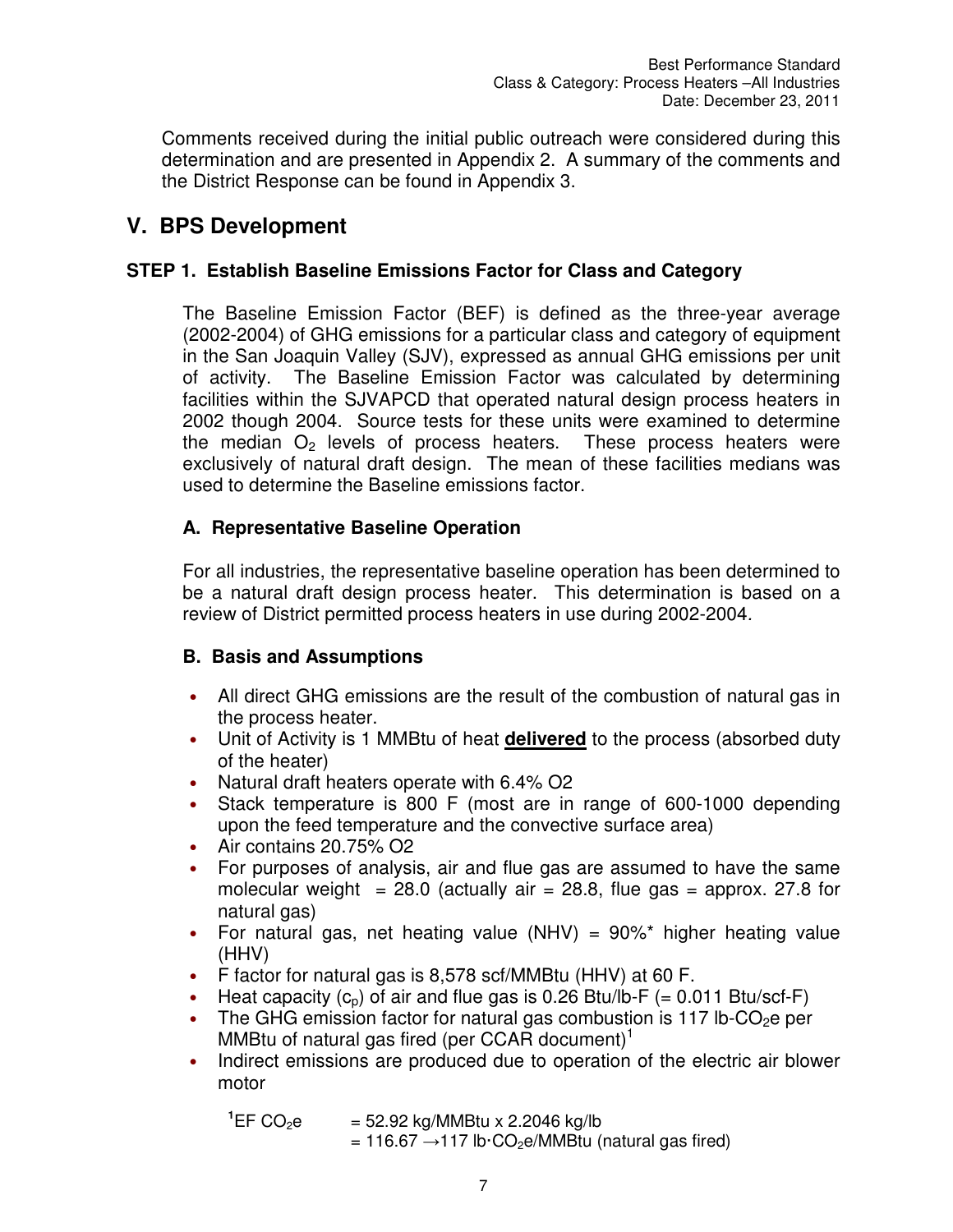## **C. Unit of Activity**

To relate Business-as-Usual to an emissions generating activity, it is necessary to establish an emission factor per unit of activity, for the established class and category, using the 2002-2004 baseline period as the reference. The resulting emission factor is a combination of direct emissions from fuel consumption and indirect emissions from electricity consumption.

The useful output of the process heaters cannot be correlated to product produced, because the amount of heat and its impact on each system is difficult to determine on an individual basis, and varies considerably due to the varying purposes for the system and industries. Therefore, Unit of Activity is 1 MMBtu of heat delivered to the process (absorbed duty of the heater).

### **D. Calculations**

**1. Direct GHG Emissions (**Natural draft design efficiency calculated based on excess air)

Actual SCF (Q) of flue gas is dependent on excess  $O_2$  and is given by:

 $Q = E^*F^*(20.75\%/20.75\%-O_2)$ 

Where:

 $Q = SCF$  flue gas per MMBtu fired (HHV)n  $E =$  Fuel fired MMBtu (HHV)

 $F = F$  factor = 8.578 scf/MMBtu

 $O_2$  = percentage  $O_2$  in flue gas

An energy balance for a process heater, with a zero energy reference of 60 F for products of combustion with water in the vapor state is represented by the following:

 $S + A + L = 90\%$  \* E

Where:

 $S =$  thermal energy loss to the stack (MMBtu)

 $E =$  Fuel fired MMBtu (HHV)

 $A =$  Energy absorbed by the process (MMBtu)

L.= radiation and convective losses from the heater shell (assumed to be zero for purposes of this analysis)

 $90\%$  \* E = net heat value of fuel fired MMBtu

For a stack temperature of 800 F, stack loss is:

 $S = (Q * cp * (800 - 60))/1,000,000$  in MMBtu)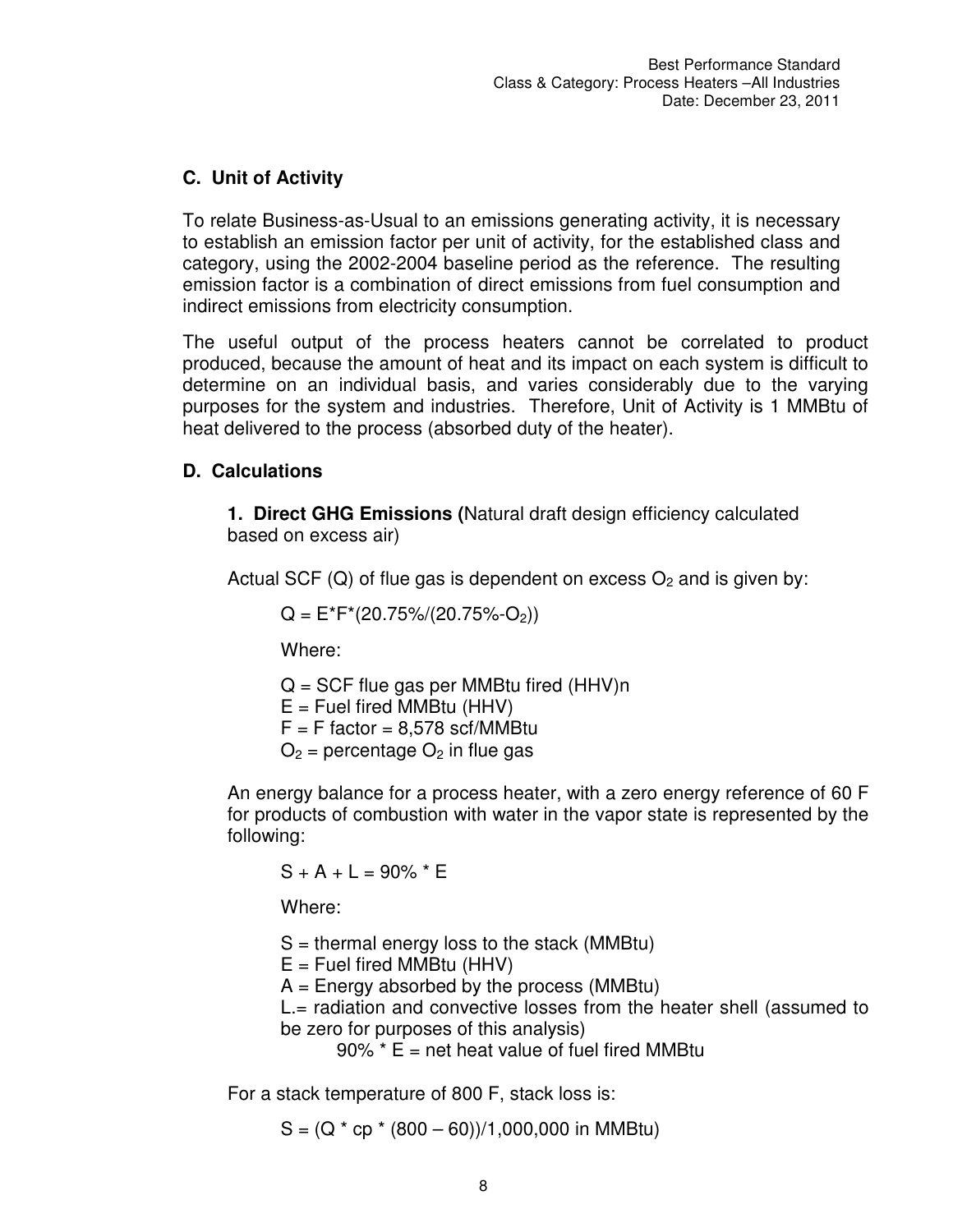Best Performance Standard Class & Category: Process Heaters –All Industries Date: December 23, 2011

 $S = (E^*F^*(20.75\%/20.75\%-O2))$  \*  $c_p$  \* (800-60))/1,000,000  $S = (E * 8.578 * (20.75%/20.75%-O2)) * 0.011 * (800-60))/1,000,000$ 

Setting B =  $(8,578 * 0.011 * (800-60))/1,000,000 = 0.0698$ 

Then  $S = E*(20.75\%/20.75\%-O_2)) * B$ 

Substituting into the energy balance,

 $(E*(20.75)/(20.75\,-O_2))$  \* B + A = 90% \* E

Rearranging to solve for the heater thermal efficiency (absorbed duty/fired duty-NHV)

 $\eta = A/(90\% * E) = 1 - ((20.75\%/20.75\%-O_2)) * B)/90\%$ 

**For a heater with 800 F stack operating with 6.4% O2,** 

 $\eta = A/(90\% * E) = 1 - ((20.75\%/20.75\% - O_2)) * B)/90\%$ 

 $\eta = 1 - ((20.75\%/20.75\%-6.4)) * 0.0698)/90\% = 88.8\%$ 

 $\eta = 88.8\%$  \* 90% = 79.9 % (HHV)

Given an absorbed duty of 1.0 MMBtu, the required fired duty is

 $E = 1.079.9\% = 1.25$  MMBtu fired per MMbtu absorbed

GHG<sub>emissions</sub> = 117 lb/MMbtu  $*$  1.25 = 146.3 lb CO2e/MMbtu GHGemissions = **146.3 lb CO2e/MMbtu** x 1 metric ton/2,205 lb GHGemissions = **0.0664 metric tons•CO2e/MMBtu absorbed duty**

#### **2. Total Baseline Emissions (Direct emissions)**

 $BEF = 146.3$  lb $\cdot$ CO<sub>2</sub>e/MMBtu BEF =  $146.3$  lb·CO<sub>2</sub>e/MMBtu  $\div$  2,205 lb/metric ton  $BEF = 0.0664$  metric ton  $CO<sub>2</sub>e/MMB$ tu (heat output)

 $BEF = 0.0664$  metric tons $\cdot CO_2e/MMB$ tu (of heat output)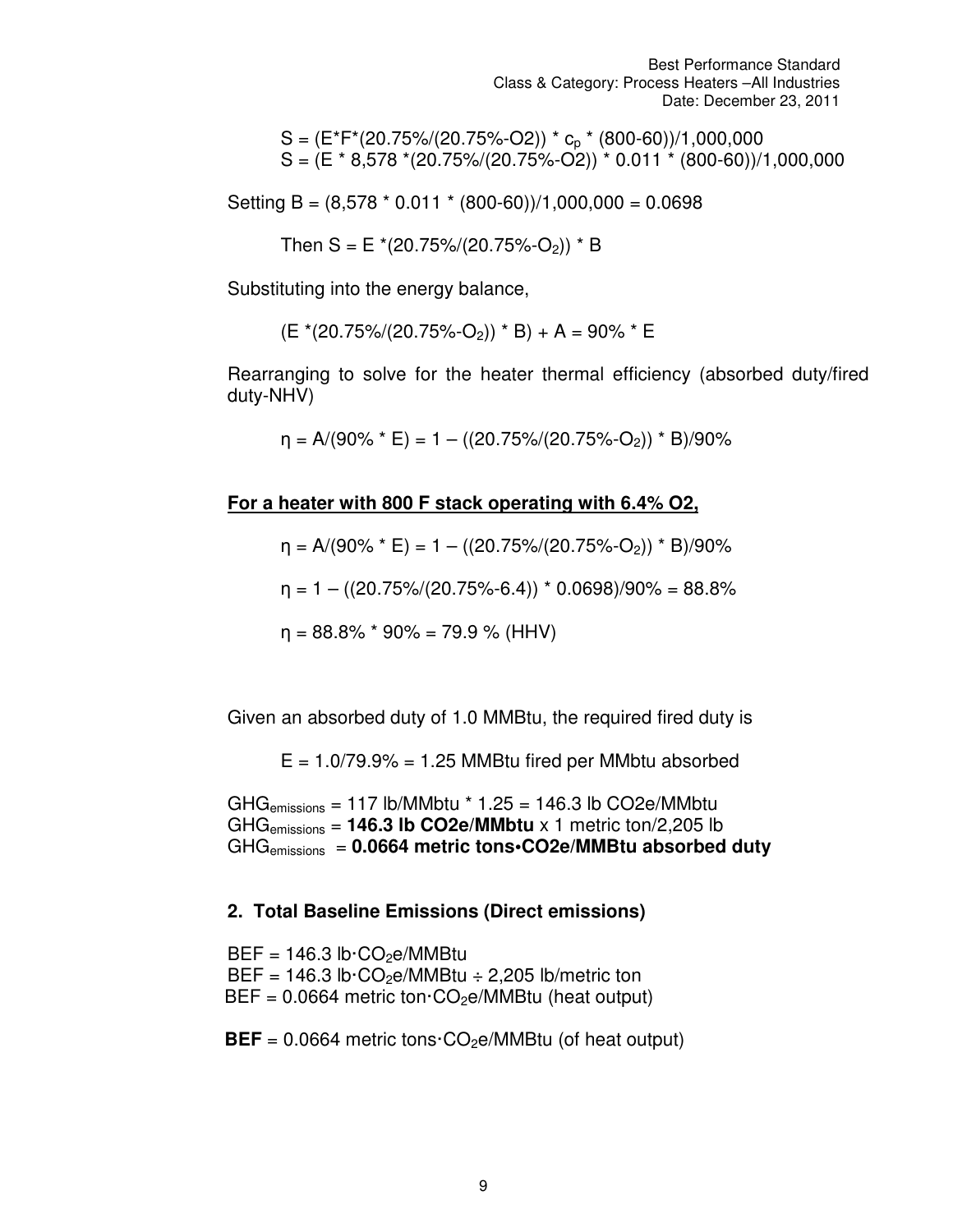#### **STEP 2. List Technologically Feasible GHG Emission Control Measures**

#### Convection Section

Additional waste-heat can be transferred from the exhaust gasses to the process stream by installing convective heat transfer surface in the stack, further increasing the thermal efficiency. A convection section is essentially additional heat transfer surface which serves to recover heat from the unit's exhaust by transferring heat to the incoming process stream or to other low temperature heat utilization in the facility.

Convection sections are useful in steam generators/boilers in that the boiler feedwater is generally at a low temperature. However, process heaters are used in many industries and in a multitude of processes. Some applications may require the return fluid temperature to be higher than steam generators or boilers. In other applications heat sinks may not be available at a particular facility. Because, process heaters handle multiple transfer fluids, have multiple applications, and are used in a multitude of industries, process heaters, unlike boilers or steam generators, may not be practical in many applications. Therefore, convection sections are not technologically feasible at this time.

#### Forced Draft Design Process Heater

The combustion process generally requires an excess of air (air in excess of the stoichiometric requirement for combustion of the fuel) to ensure efficient combustion and safe operation. Operations which exceed the minimum amount of excess air required for clean and safe operation, i.e. natural draft design heaters, result in a loss of efficiency as a result of the increased stack losses.

Additionally, natural draft design units may require operation with greater than 6% excess oxygen due to the uncontrolled air flow into the heater. From an efficiency standpoint, the excess  $O_2$  means that there are energy losses incurred to heat the excess air up to the stack temperature.

Forced draft design units control combustion at the burner by supplying the burner with a more controllable air flow. When combined with an O2 trim control, the system allows operation of the heater at an optimum (minimum required) level of excess air over the full range of heater operation. From an efficiency standpoint, reduction in the excess air means not only a reduction in the energy losses which are incurred to heat the excess air up to the stack temperature but, in addition, electrical energy consumption required by the combustion air blower to handle higher excess air is eliminated. This design is currently available from manufactures and in operation throughout the District. This technology will be considered technologically feasible for process heaters.

#### Use of Premium Efficiency Motors with Speed Control

An electric motor efficiency standard is published by the National Electrical Manufacturers Association (NEMA) which is identified as the "NEMA Premium Efficiency Electric Motors Program". For large motors, the NEMA premium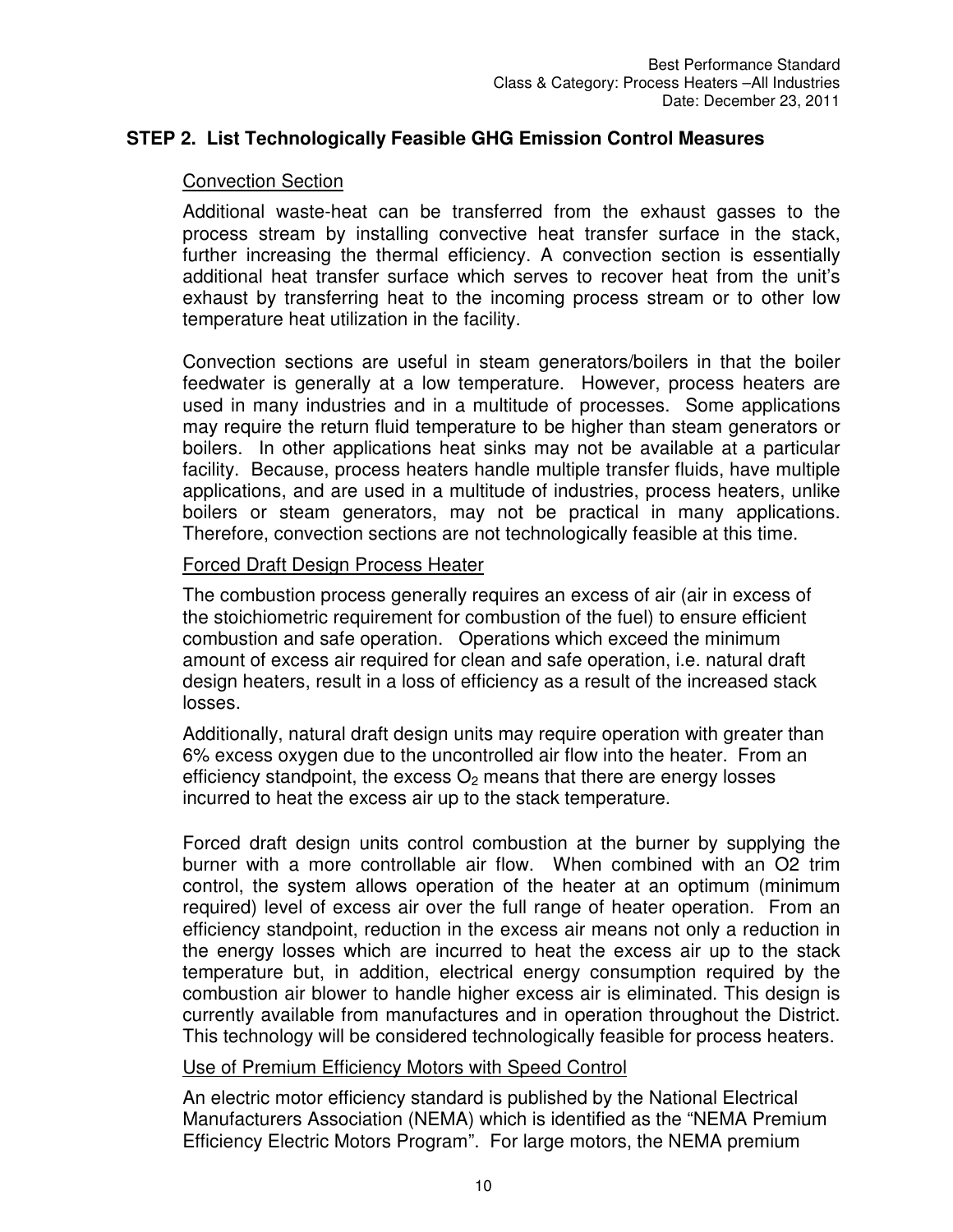efficiency motor provides a gain of approximately 5-8 percentage points in motor efficiency when compared to a standard efficiency motor. The NEMA specification covers motors up to 500 horsepower and motors meeting this specification are in common use and are available from most major electric motor manufacturers.

Control of the combustion air fan operation by use of a variable speed electric motor will provide substantial energy savings when compared to operation at a fixed speed and controlled by throttling the discharge flow. The most common and economical variable speed drive is the variable frequency drive (VFD) which has become commonly available in the last decade and is typical for new fan applications. The VFD provides especially significant energy savings when operated at substantial turndown rations which can result in throttling away more than half the rated energy output of the motor. Premium Efficiency motors with speed controls are technologically feasible.

#### Use of High Efficiency Combustion Air Fans

The peak efficiency of centrifugal fans may vary from 60 to 80% depending upon fan design and application. Use of a higher efficiency fan provides either savings in indirect GHG emissions due to the significant reduction in electric motor horsepower for motor-driven fans or savings in direct GHG emissions when the fan is driven by a steam turbine. However, the absolute value of efficiency which can be achieved is highly dependent upon the specific operating conditions including flow, pressure, and temperature, all of which may vary significantly for any specific process heater. Process heaters vary greatly in operation, it is not possible to specify a minimum combustion air efficiency that would be applicable to all process heaters. Given this variability as well as the absence of any effective industry standard for fan efficiency, specification of combustion air fan efficiency cannot be included as a technologically feasible reduction measure at this time.

#### **B. Listing of Technologically Feasible Control Measures**

For the specific equipment or operation being proposed, all technologically feasible GHG emissions reduction measures are listed, including equipment selection, design elements and best management practices, that do not result in an increase in criteria pollutant emissions compared to the proposed equipment or operation.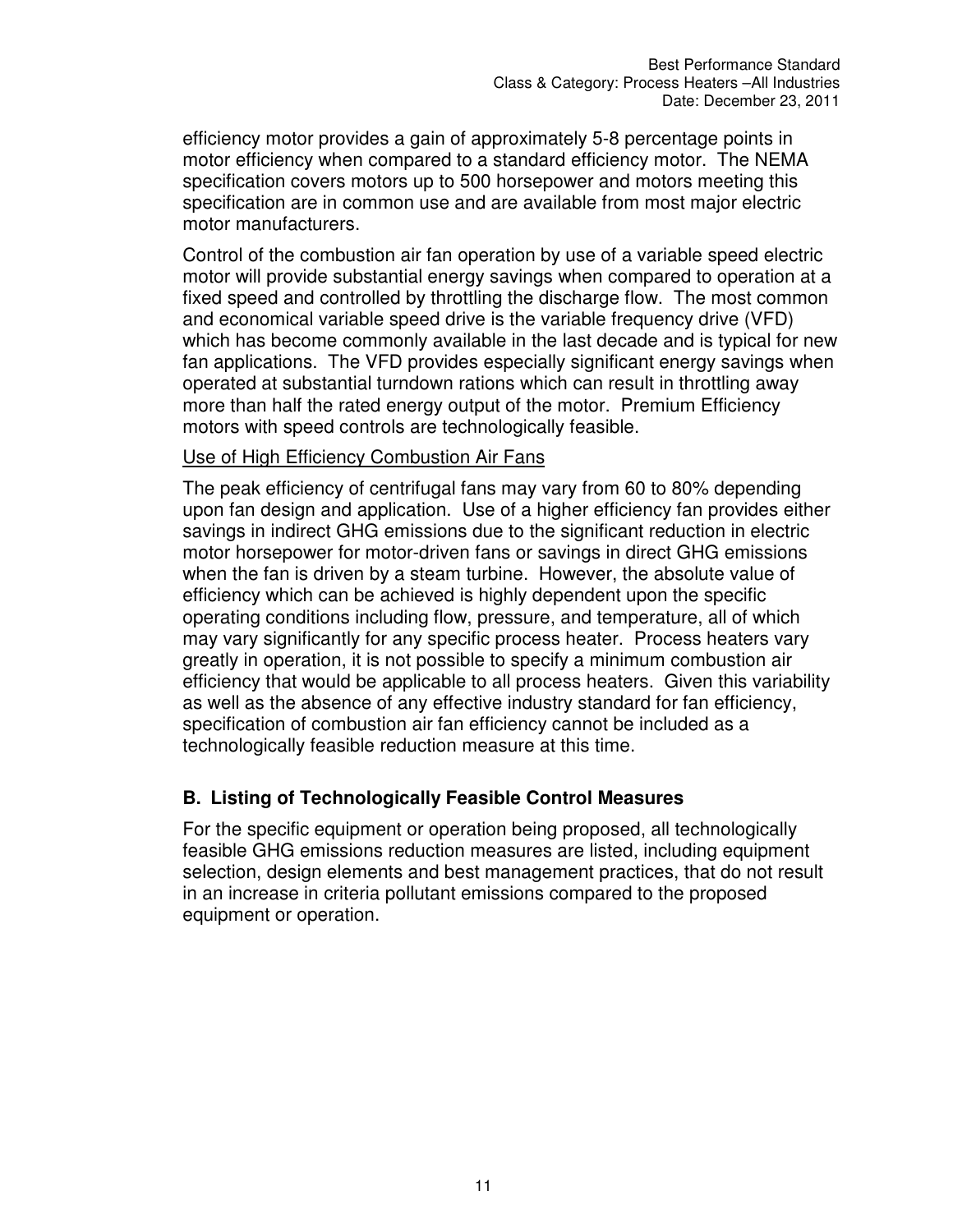| Table 2<br><b>Technologically Feasible GHG Reduction Measures for Process Heaters</b>                                                                                                                                                                                                                                                          |                                                                                                                                                                                                                                                                                              |                                                                                                                                                                                                        |  |
|------------------------------------------------------------------------------------------------------------------------------------------------------------------------------------------------------------------------------------------------------------------------------------------------------------------------------------------------|----------------------------------------------------------------------------------------------------------------------------------------------------------------------------------------------------------------------------------------------------------------------------------------------|--------------------------------------------------------------------------------------------------------------------------------------------------------------------------------------------------------|--|
|                                                                                                                                                                                                                                                                                                                                                | <b>Reduction Measure</b>                                                                                                                                                                                                                                                                     | <b>Qualifications</b>                                                                                                                                                                                  |  |
|                                                                                                                                                                                                                                                                                                                                                | 1. The process heater shall be either:                                                                                                                                                                                                                                                       |                                                                                                                                                                                                        |  |
|                                                                                                                                                                                                                                                                                                                                                | А.<br>Designed as a forced draft process heater<br>equipped with an $O2$ trim control system and<br>burner designed to operate at an $O_2$<br>exhaust percentage of no greater than<br>4.5%, or<br>В.<br>Continuously operated at no greater than<br>4.5% by Volume $O_2$ exhaust percentage | Increased combustion efficiency                                                                                                                                                                        |  |
| 2. Electric motors driving combustion air fans or<br>induced draft fans shall have an efficiency<br>meeting the standards of the National Electrical<br>Manufacturer's Association (NEMA) for "premium<br>efficiency" motors and shall each be operated<br>with a variable speed control or equivalent for<br>control of flow through the fan. |                                                                                                                                                                                                                                                                                              | Ability to adjust airflow through the<br>process Heater without the need to use<br>restrictive<br>louvers<br>and<br>maximum<br>efficiency for conversion of electrical<br>energy to mechanical energy. |  |

All of the control measures identified above are consistent with control equipment for criteria pollutants which meets current regulatory requirements. None of the identified control measures would result in an increase in emissions of criteria pollutants.

#### **STEP 3. Identify all Achieved-in-Practice GHG Emission Control Measures**

For all technologically feasible GHG emission reduction measures, all GHG reduction measures determined to be Achieved-in-Practice are identified. Achieved-in-Practice is defined as any equipment, technology, practice or operation available in the United States that has been installed and operated or used at a commercial or stationary source site for a reasonable period of time sufficient to demonstrate that the equipment, the technology, the practice or the operation is reliable when operated in a manner that is typical for the process. In determining whether equipment, technology, practice or operation is Achieved-in-Practice, the District will consider the extent to which grants, incentives or other financial subsidies influence the economic feasibility of its use.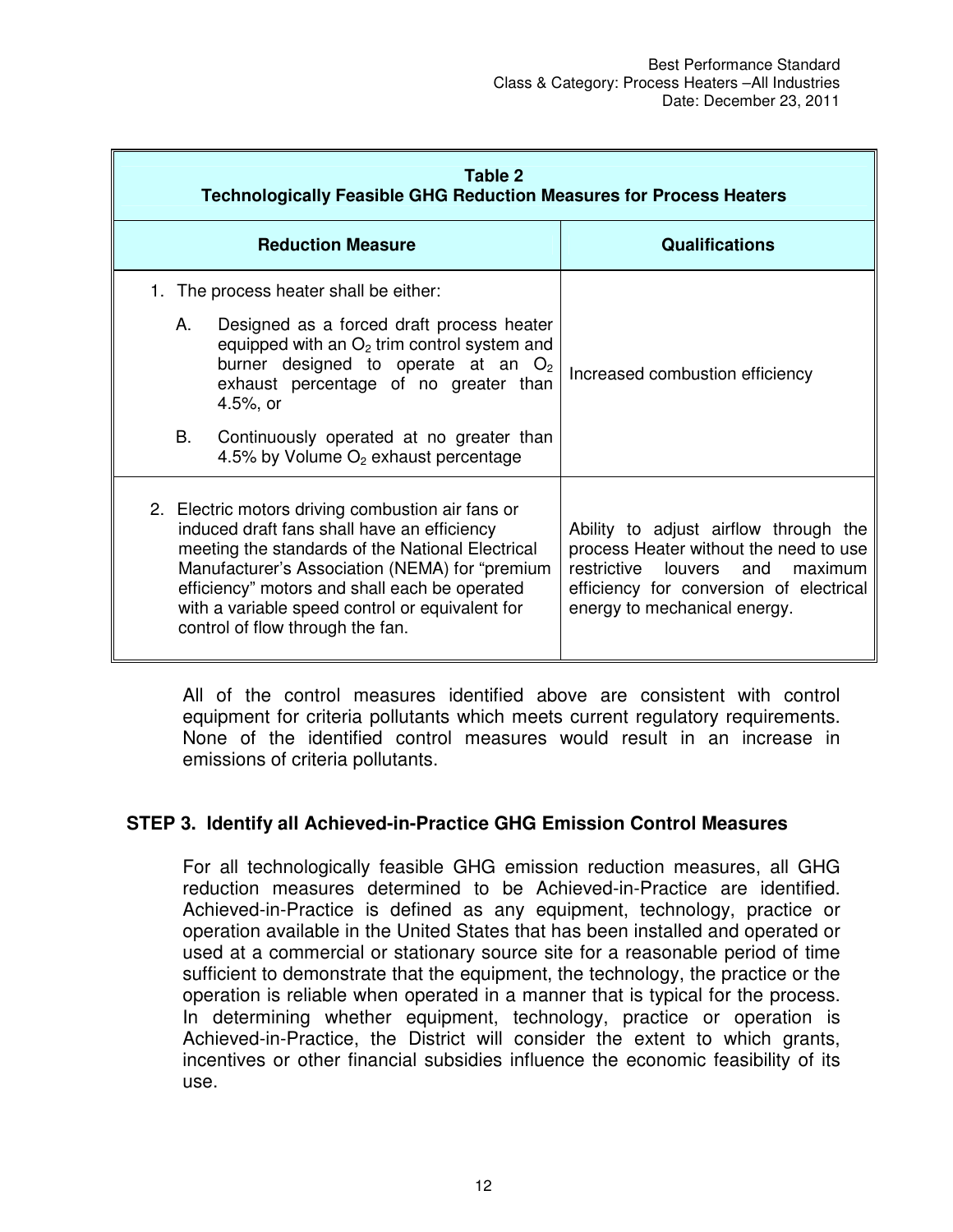All technologically feasible GHG reduction measures listed in Table 2 above meet the following criteria:

#### All technology listed is in current commercial use.

All technologically feasible GHG reduction measures listed in Table above are based on technology (forced draft process heater and burner/O2 trim control designed to operate below 4.5 %  $O<sub>2</sub>$  and high efficiency motors with variable speed drives) which is currently in commercial use. This technology has been in place for a significant number of years and was developed and implemented without benefit of grants, incentives or other financial subsidies.

#### Implementation of all listed technology does not result in an increase in criteria pollutant emissions.

In general, since all proposed measures do not affect the criteria pollutant emission factors and generally result in a reduction in the firing of fuel, criteria pollutant emissions will generally be reduced with implementation of BPS.

Therefore, all items are deemed to be Achieved-in-Practice. Since all of the achieved-in-practice measures identified are independent of each other, a concurrent implementation of all measures results in a strictly additive benefit (none of the measures are mutually exclusive). Therefore, all identified reduction measures are considered to be a single measure in effect. Since there are no other mutually exclusive measures identified, in effect there is a single achieved-in-practice reduction measure identified and District proposes to deem the concurrent implementation of all identified achieved-in-practice reduction measures as BPS for this class and category.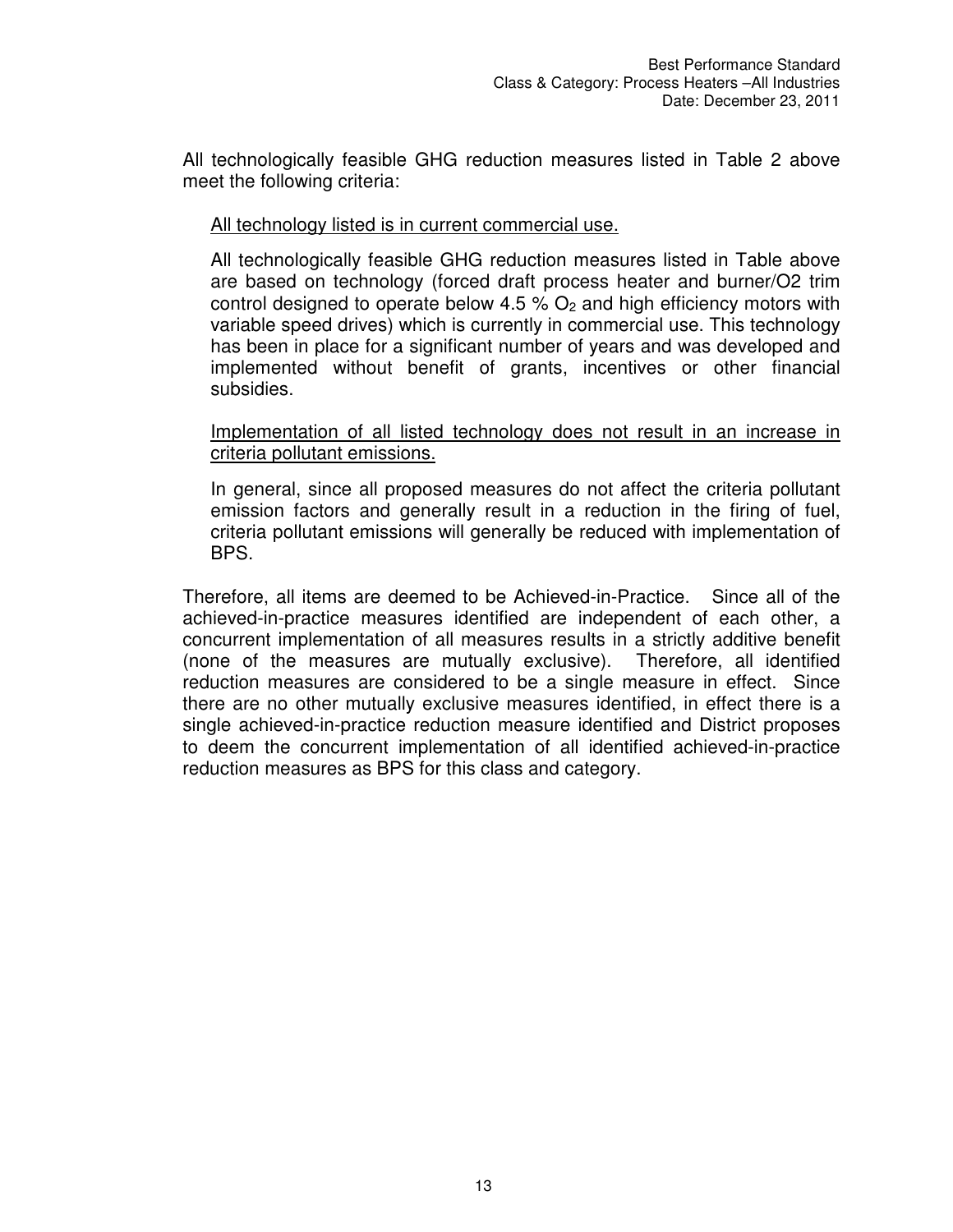|    | Table 3<br><b>Achieved-in-Practice GHG Control Measures for Process Heaters</b>                                                                                                                                                                                                                                                                |                                                                                                                                                                                                                                                                                                                       |                                                                                                                                                                                                                                                                        |  |  |
|----|------------------------------------------------------------------------------------------------------------------------------------------------------------------------------------------------------------------------------------------------------------------------------------------------------------------------------------------------|-----------------------------------------------------------------------------------------------------------------------------------------------------------------------------------------------------------------------------------------------------------------------------------------------------------------------|------------------------------------------------------------------------------------------------------------------------------------------------------------------------------------------------------------------------------------------------------------------------|--|--|
|    |                                                                                                                                                                                                                                                                                                                                                | <b>GHG Control Measures</b>                                                                                                                                                                                                                                                                                           | <b>Achieved-Qualifications</b>                                                                                                                                                                                                                                         |  |  |
| 1. | А.<br>В.                                                                                                                                                                                                                                                                                                                                       | The process heater shall be either:<br>Designed as a forced draft process heater<br>equipped with an $O2$ trim control system<br>and burner designed to operate at an $O2$<br>exhaust percentage of no greater than<br>4.5%, or<br>Continuously operated at no greater than<br>4.5% by Volume $O2$ exhaust percentage | Ability to increase combustion efficiency<br>by minimizing exhaust $O2$ and ability to<br>vary airflow through the process Heater<br>without the need to use restrictive louvers<br>and maximum efficiency for conversion of<br>electrical energy to mechanical energy |  |  |
|    | 2. Electric motors driving combustion air fans or<br>induced draft fans shall have an efficiency<br>meeting the standards of the National Electrical<br>Manufacturer's Association (NEMA) for<br>"premium efficiency" motors and shall each be<br>operated with a variable speed control or<br>equivalent for control of flow through the fan. |                                                                                                                                                                                                                                                                                                                       | Ability to adjust airflow through<br>the<br>process Heater without the need to use<br>louvers<br>restrictive<br>and<br>maximum<br>efficiency for conversion of electrical<br>energy to mechanical energy.                                                              |  |  |

#### **STEP 4. Quantify the Potential GHG Emission and Percent Reduction for Each Identified Achieved-in-Practice GHG Emission Control Measure**

#### **A. Basis and Assumptions:**

- All direct GHG emissions are the result of the combustion of natural gas in the process heater.
- Unit of Activity is 1 MMBtu of heat **delivered** to the process (absorbed duty of the heater)
- Forced draft heaters operate with 4.5% O2
- Stack temperature is 800 F (most are in range of 600-1000 depending upon the feed temperature and the convective surface area)
- Air contains 20.75% O2
- For purposes of analysis, air and flue gas are assumed to have the same molecular weight = 28.0 (actually air = 28.8, flue gas = approx. 27.8 for natural gas)
- For natural gas, net heating value (NHV) =  $90\%$ \* higher heating value (HHV)
- F factor for natural gas is 8,578 scf/MMBtu (HHV) at 60 F.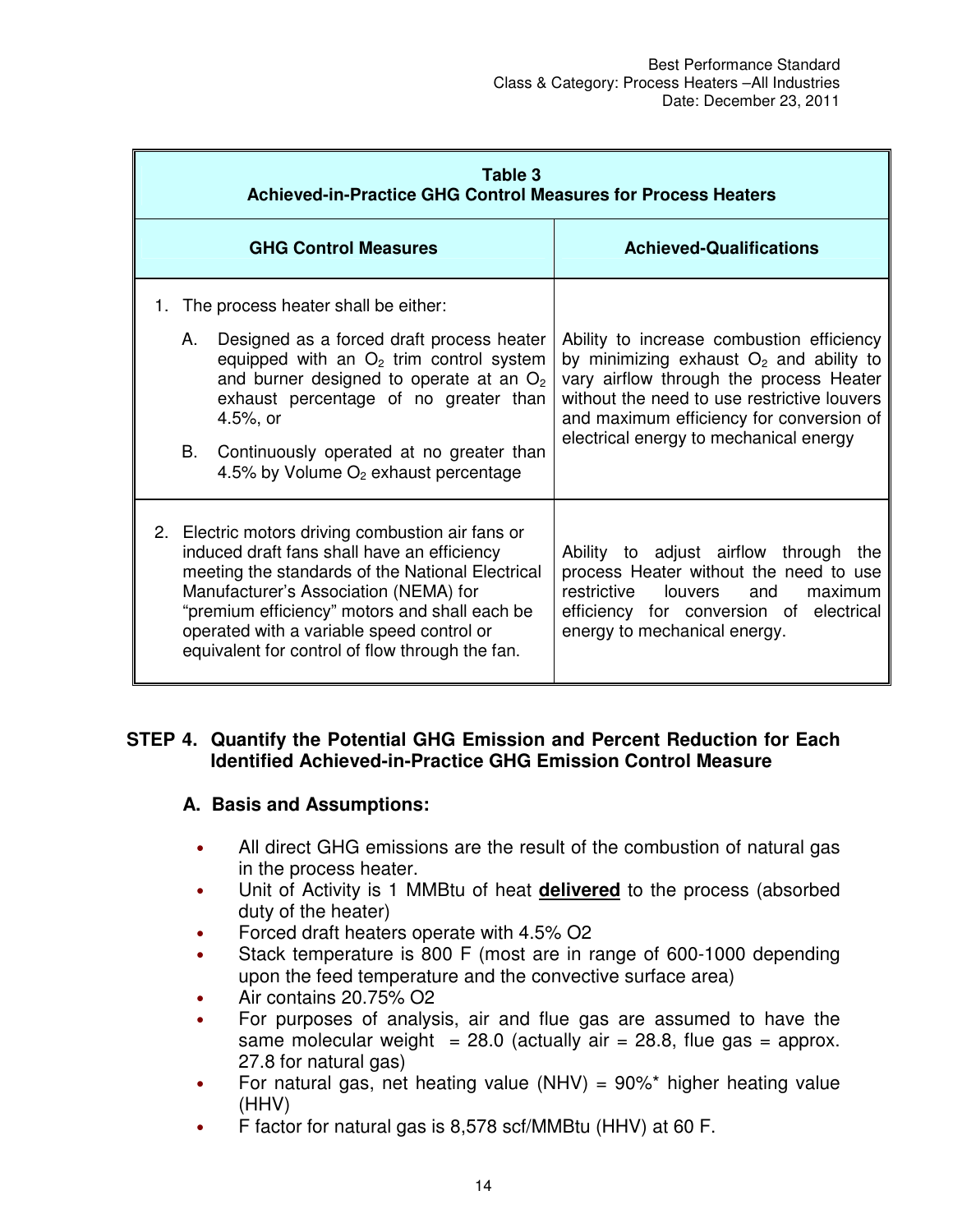- Heat capacity  $(c_p)$  of air and flue gas is 0.26 Btu/lb-F (= 0.011 Btu/scf-F)
- The GHG emission factor for natural gas combustion is 117  $lb$ -CO<sub>2</sub>e per MMBtu of natural gas fired (per CCAR document)**<sup>1</sup>**
- Indirect emissions are produced due to operation of the electric air blower motor.
- For purposes of analysis, combustion air flow rate in scf is assumed equal to the flue gas rate in scf.
- Since most units operate with significant turndown from rated capacity, use of a variable speed drive is assumed to result in a 30% reduction in energy consumption by the blower.
- Static head requirement for the blower is assumed to be 20 "WC
- Blower static efficiency is assumed to be 60%
- Blower motor electrical efficiency is 94.5%
- Indirect emissions from electric power consumption are calculated based on the current PG&E electric power generation factor of  $0.524$  lb-CO<sub>2</sub>e per kWh

(http://www.pge.com/about/environment/calculator/assumptions.shtml)

 $^1$ EF CO<sub>2</sub>e = 52.92 kg/MMBtu x 2.2046 kg/lb  $= 116.67 \rightarrow 117$  lb·CO<sub>2</sub>e/MMBtu natural gas fired

### **B. Calculation of Potential GHG Emissions per Unit of Activity (Ga):**

**1. Direct GHG Emissions: (**Forced draft design efficiency based on excess air)

Actual SCF (Q) of flue gas is dependent on excess O2 and is given by:

 $Q = E*F*(20.75\%/20.75\%-O2))$ 

Where:

 $Q = SCF$  flue gas per MMBtu fired (HHV)n

 $E =$  Fuel fired MMBtu (HHV)

 $F = F$  factor = 8.578 scf/MMBtu

 $O_2$  = percentage  $O_2$  in flue gas

An energy balance for a process heater, with a zero energy reference of 60 F for products of combustion with water in the vapor state is represented by the following:

$$
S + A + L = 90\% * E
$$

#### **Where:**

 $S =$  thermal energy loss to the stack (MMBtu)

 $E =$  Fuel fired MMBtu (HHV)

 $A =$  Energy absorbed by the process (MMBtu)

 $L =$  radiation and convective losses from the heater shell (assumed to be zero for purposes of this analysis)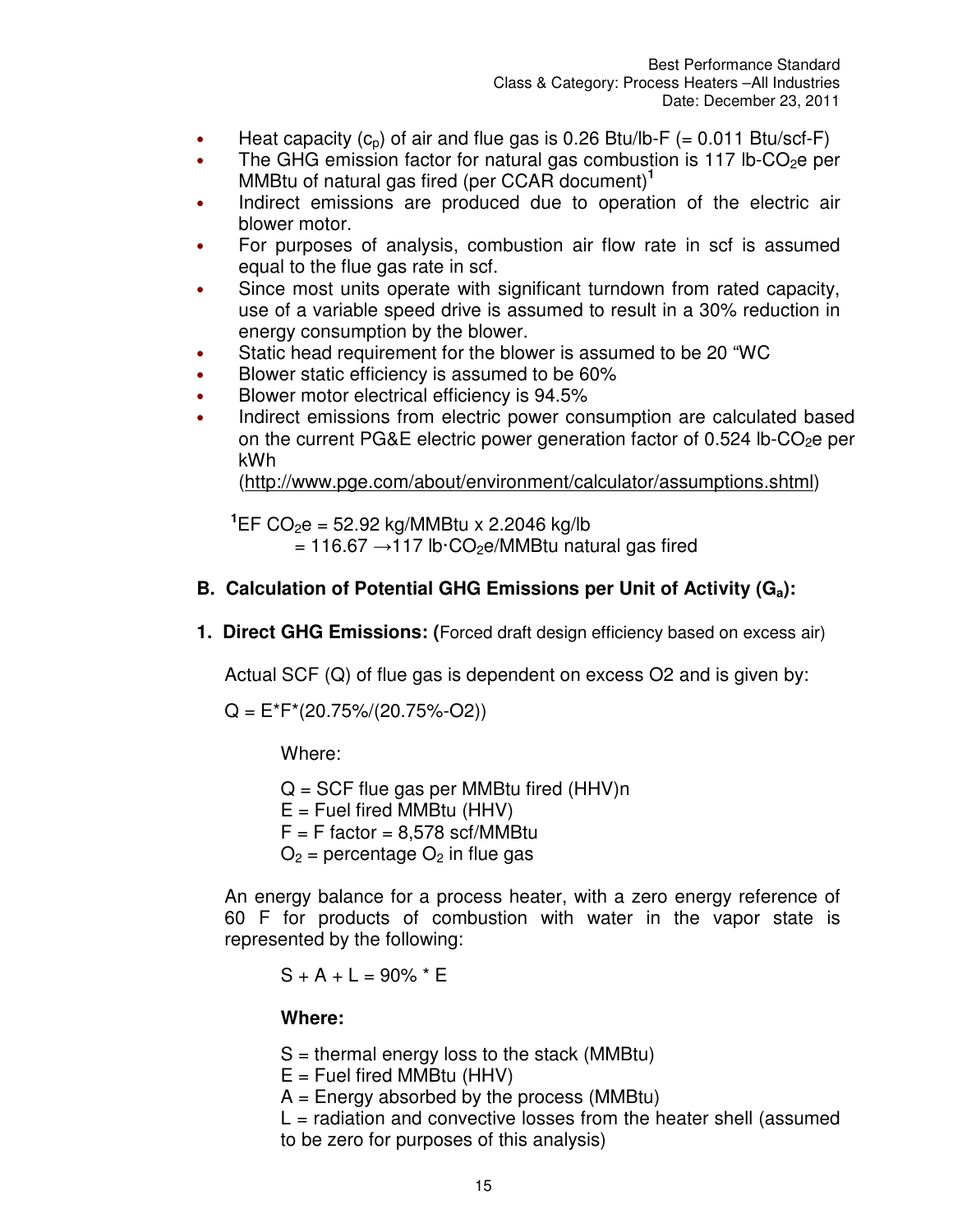$90\%$  \* E = net heat value of fuel fired MMBtu

For a stack temperature of 800 F, stack loss is:

 $S = (Q * c_p * (800 - 60))/1,000,000$  in MMBtu  $S = (E^*F^*(20.75\%/20.75\%-O_2))^* c_p^*(800-60))/1,000,000$  $S = (E*8,578*(20.75)/(20.75)(-0.75)(-0.011*(800-60))/1,000,000$ 

Setting B =  $(8,578 * 0.011 * (800-60))/1,000,000 = 0.0698$ 

Then S = E  $*(20.75\%/20.75\%-O_2))$  \* B

Substituting into the energy balance,

 $(E*(20.75)/(20.75)\div O(2))$  \* B + A = 90% \* E

Rearranging to solve for the heater thermal efficiency (absorbed duty/fired duty-NHV)

 $\eta = A/(90\% * E) = 1 - ((20.75\%/20.75\%-O2))^*B)/90\%$ 

#### **For a heater with 800 F stack operating with 4.5% O2,**

 $\eta = 1 - (20.75\%/20.75\%-4.5\%)^*0.0698)/90\% = 90.1\% (NHV)$ 

 $\eta = 90.1\%$  \* 90% = 81.1 % (HHV)

Given an absorbed duty of 1.0 MMBtu, the required fired duty is

 $E = 1.0/81.1\% = 1.23$  MMBtu fired per MMBtu absorbed

 $GHG<sub>emissions</sub> = 117 lb/MMbtu * 1.23 = 143.9 lb CO2(eq)$ GHGemissions = **143.9 lb CO2e/MMbtu** x 1 metric ton/2,205 lb GHGemissions = **0.0653 metric tons•CO2e/MMBtu absorbed**

**2. Indirect GHG Emissions:** (Variable frequency drive high efficiency electrical motor driving the blower)

#### **Blower**

Specific electricity consumption and GHG emissions for the high efficiency blower motor

For a fuel consumption of 1.23 MMBtu, flue gas produced is:

 $Q = E^*F^*(20.75\%/20.75\%-O2))$  $Q = 1.23*8.578*(20.75%/20.75%-4.5%)$  $Q = 13,472$  scf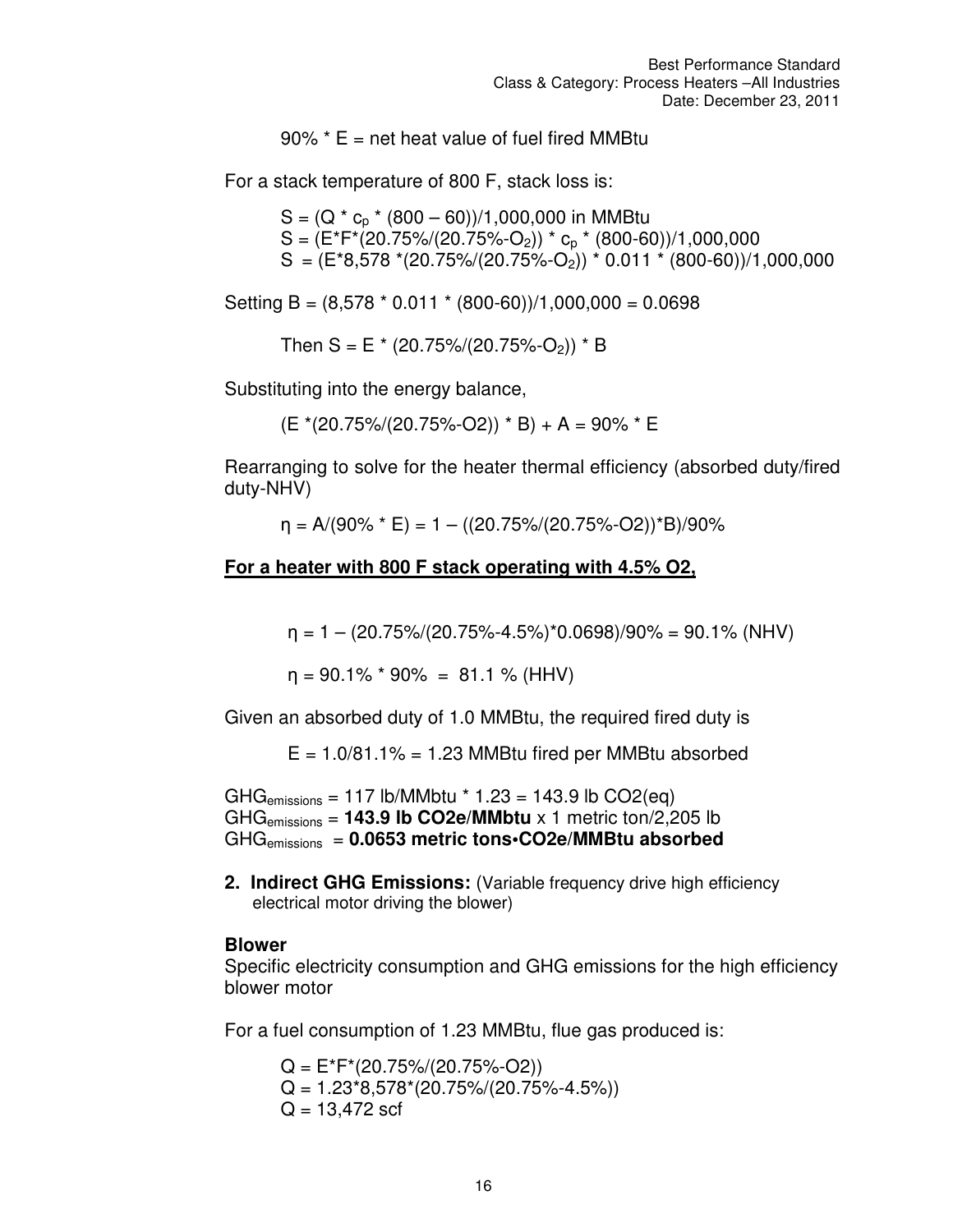Assuming the combustion air rate is equal to the flue gas rate, the blower must deliver 13,472 scf of air at a differential head of 20" WC

For ambient air at 60 F and neglecting the compressibility of the gas, it can be demonstrated that the horsepower requirement may be calculated as:

Bhp/scf = static head (" $WC$ ) ÷ (381,360 x static efficiency %)

Bhp-hr/scf = 20" WC ÷ (381,360 x 60%) = 8.74 x 10<sup>-5</sup>

And therefore the power consumption for providing combustion air for 1.23 MMBtu of natural gas is:

Bhp-hr =  $8.74 \times 10^{-5}$  \*  $13,472 = 1.18$  bhp-hr

Assuming a 30% reduction for use of a variable speed drive, the net energy required is:

1.18 bhp-hr  $*(1-30\%) = 0.83$  bhp-hr

Energy draw by the motor is:

0.83 bhp-hr \* 0.746 kWh/hp-hr/94.5% = 0.66 kWh per MMBtu of absorbed duty

Indirect emissions:

 $0.66 * 0.524 = 0.35$  lb $\cdot CO_2e$ 

#### **3. Total GHG Emissions (Direct emissions + Indirect emissions)**

 $G_a = (143.9 + 0.4)$  lb·CO<sub>2</sub>e/MMBtu = 144.3 lb·CO<sub>2</sub>e/MMBtu (heat output)  $G_a = 144.3$  lb·CO<sub>2</sub>e/MMBtu x 1 metric ton/2,205 lb  $= 0.0654$  metric tons $\cdot CO_2$ e/MMBtu (heat output)

#### **C. Calculation of Potential GHG Emission Reduction as a Percentage of the Baseline Emission Factor (Gp)**

 $G_p = (BEF_{total} - G_{a Total}) \div BEF_{Total}$  metric tons/MMBtu  $Gp = (0.0664 - 0.0654) \div 0.0664 = 0.015 = 1.5 \%$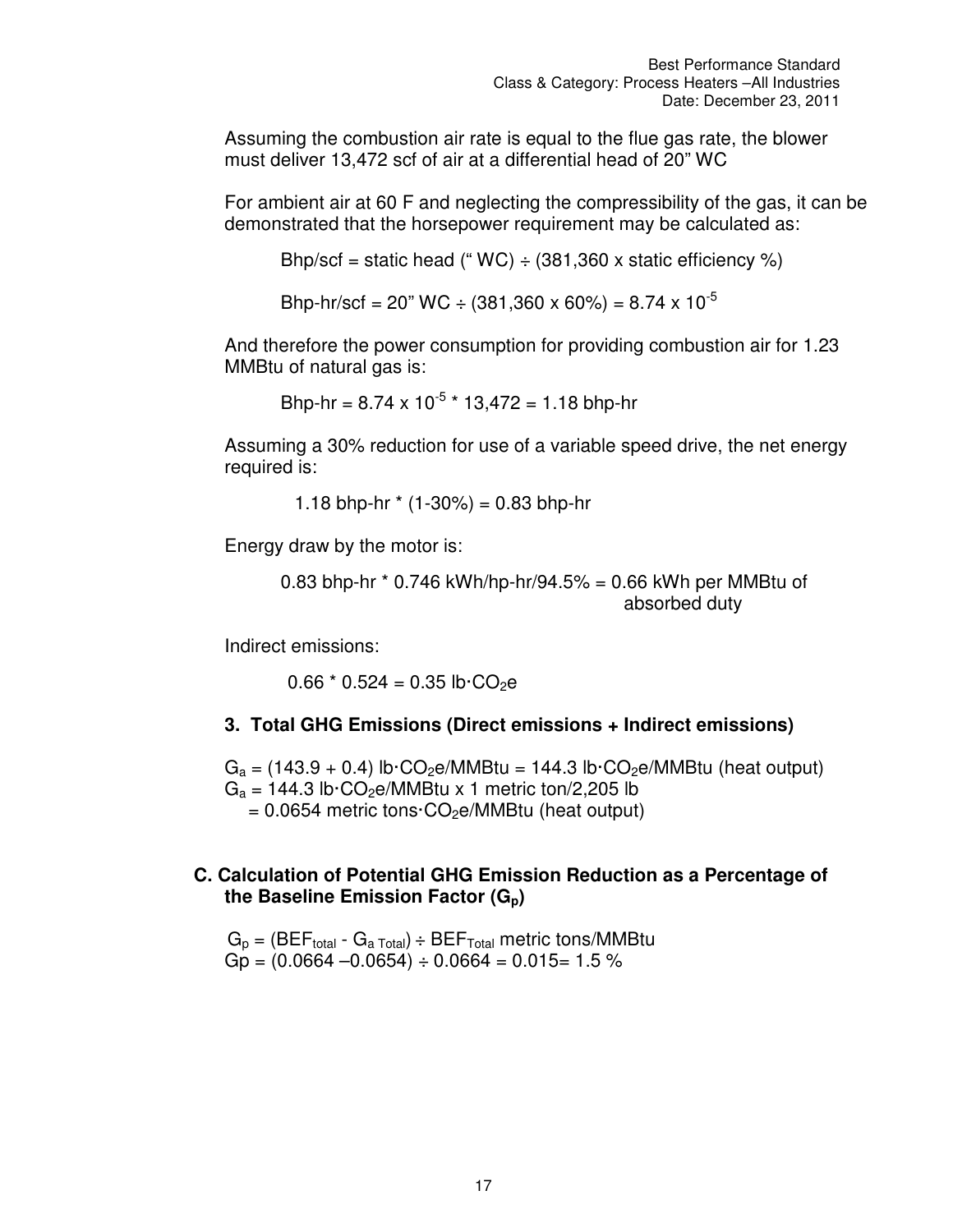#### **STEP 5. Rank all Achieved-in-Practice GHG emission reduction measures by order of % GHG emissions reduction**

Based on the calculations presented in Section II.4 above, the Achieved-in Practice GHG emission reduction measures are ranked in the table below:

| Table 4<br><b>Ranking of Achieved-in-Practice GHG Emission Control Measures</b> |                                                                                                                                                                                                                                                                                                                                                   |                                                                                                           |                                                                                                                                               |
|---------------------------------------------------------------------------------|---------------------------------------------------------------------------------------------------------------------------------------------------------------------------------------------------------------------------------------------------------------------------------------------------------------------------------------------------|-----------------------------------------------------------------------------------------------------------|-----------------------------------------------------------------------------------------------------------------------------------------------|
| <b>Rank</b>                                                                     | <b>GHG Control Measures</b>                                                                                                                                                                                                                                                                                                                       | <b>Potential GHG</b><br><b>Emission per Unit</b><br>of Activity $(G_a)$<br>(Metric Ton-<br>$CO2e/MMBtu$ ) | <b>Potential GHG</b><br><b>Emission</b><br><b>Reduction as a</b><br>Percentage of the<br><b>Baseline</b><br><b>Emission Factor</b><br>$(G_p)$ |
|                                                                                 | 1. The process heater shall be either:                                                                                                                                                                                                                                                                                                            |                                                                                                           | 1.5%                                                                                                                                          |
| 1                                                                               | А.<br>Designed as a forced draft process<br>heater equipped with an $O2$ trim control<br>system and burner designed to<br>operate at an O <sub>2</sub> exhaust percentage<br>of no greater than 4.5%, or                                                                                                                                          |                                                                                                           |                                                                                                                                               |
|                                                                                 | B.<br>Continuously operated at no greater<br>than 4.5% by Volume $O_2$ exhaust<br>percentage                                                                                                                                                                                                                                                      | 0.0654                                                                                                    |                                                                                                                                               |
|                                                                                 | And                                                                                                                                                                                                                                                                                                                                               |                                                                                                           |                                                                                                                                               |
|                                                                                 | 2. Electric motors driving combustion air fans or<br>induced draft fans shall have an efficiency<br>meeting the standards of the National<br>Electrical Manufacturer's Association<br>(NEMA) for "premium efficiency" motors and<br>shall each be operated with a variable speed<br>control or equivalent for control of flow<br>through the fan. |                                                                                                           |                                                                                                                                               |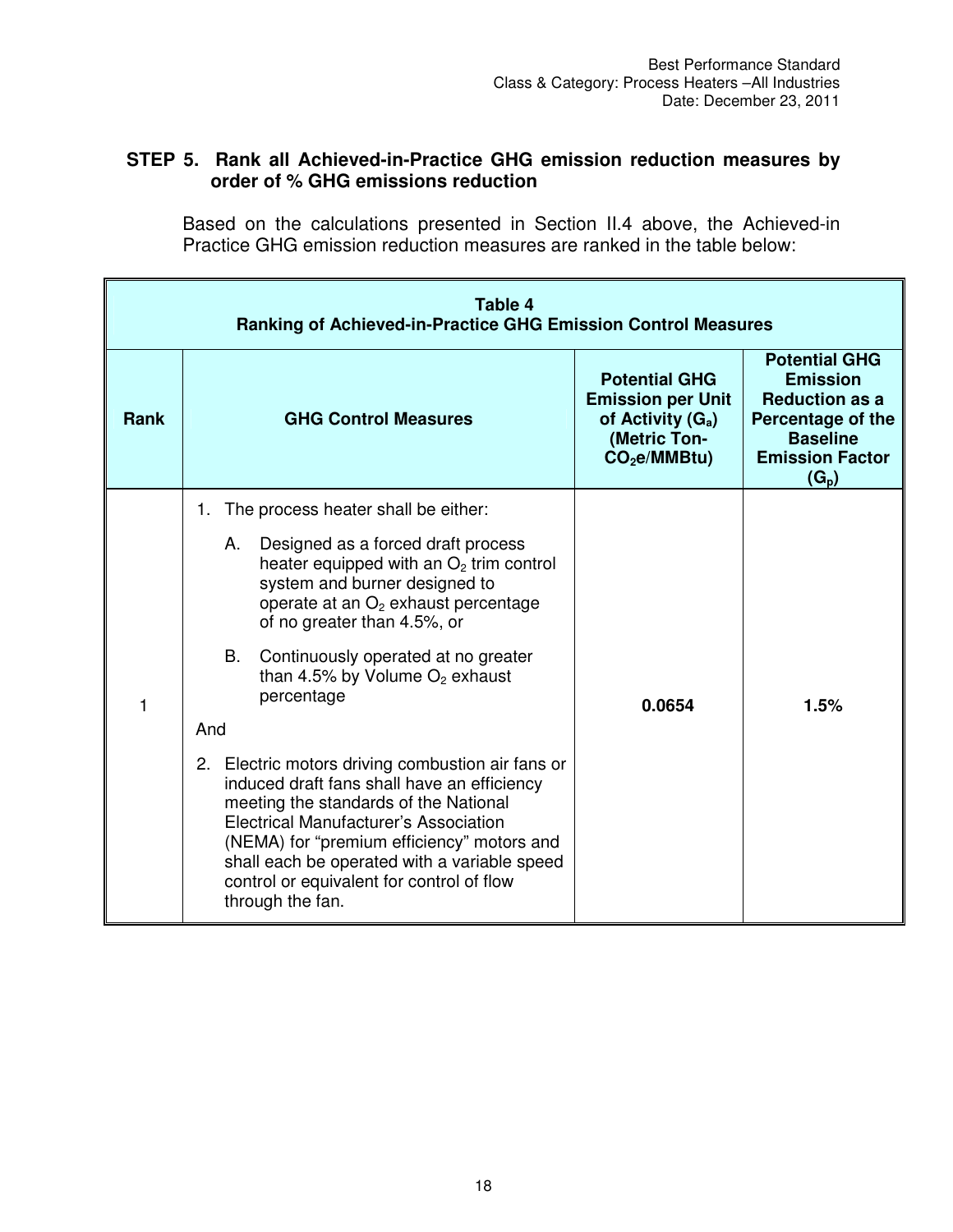#### **STEP 6. Establish the Best Performance Standard (BPS) for this Class and Category**

For Stationary Source Projects for which the District must issue permits, Best Performance Standard is – "For a specific Class and Category, the most effective, District approved, Achieved-In-Practice means of reducing or limiting GHG emissions from a GHG emissions source, that is also economically feasible per the definition of achieved-in-practice. BPS includes equipment type, equipment design, and operational and maintenance practices for the identified service, operation, or emissions unit class and category".

Based on the definition above and the ranking of evaluated technologies, Best Performance Standard (BPS) for this class and category is determined as:

#### *Best Performance Standard for* **Process Heaters**

- *1. The process heater shall be either:* 
	- *A. Designed as a forced draft process heater equipped with an O2 trim control system and burner designed to operate at an O2 exhaust percentage of no greater than 4.5%, or*
	- *B. Continuously operated at no greater than 4.5% by Volume O2 exhaust percentage*

#### *And*

*2. Electric motors driving combustion air fans or induced draft fans shall have an efficiency meeting the standards of the National Electrical Manufacturer's Association (NEMA) for "premium efficiency" motors and shall each be operated with a variable speed control or equivalent for control of flow through the fan.* 

#### **STEP 7. Eliminate All Other Achieved-in-Practice Options from Consideration as Best Performance Standard**

*No other Achieved-in-Practice options were identified.* 

### **Vl. Public Participation**

A Draft BPS evaluation is provided for public comment. Public notification will be sent on December 23, 2011 to individuals registered with the CCAP list server. The District's notification is attached as Appendix 4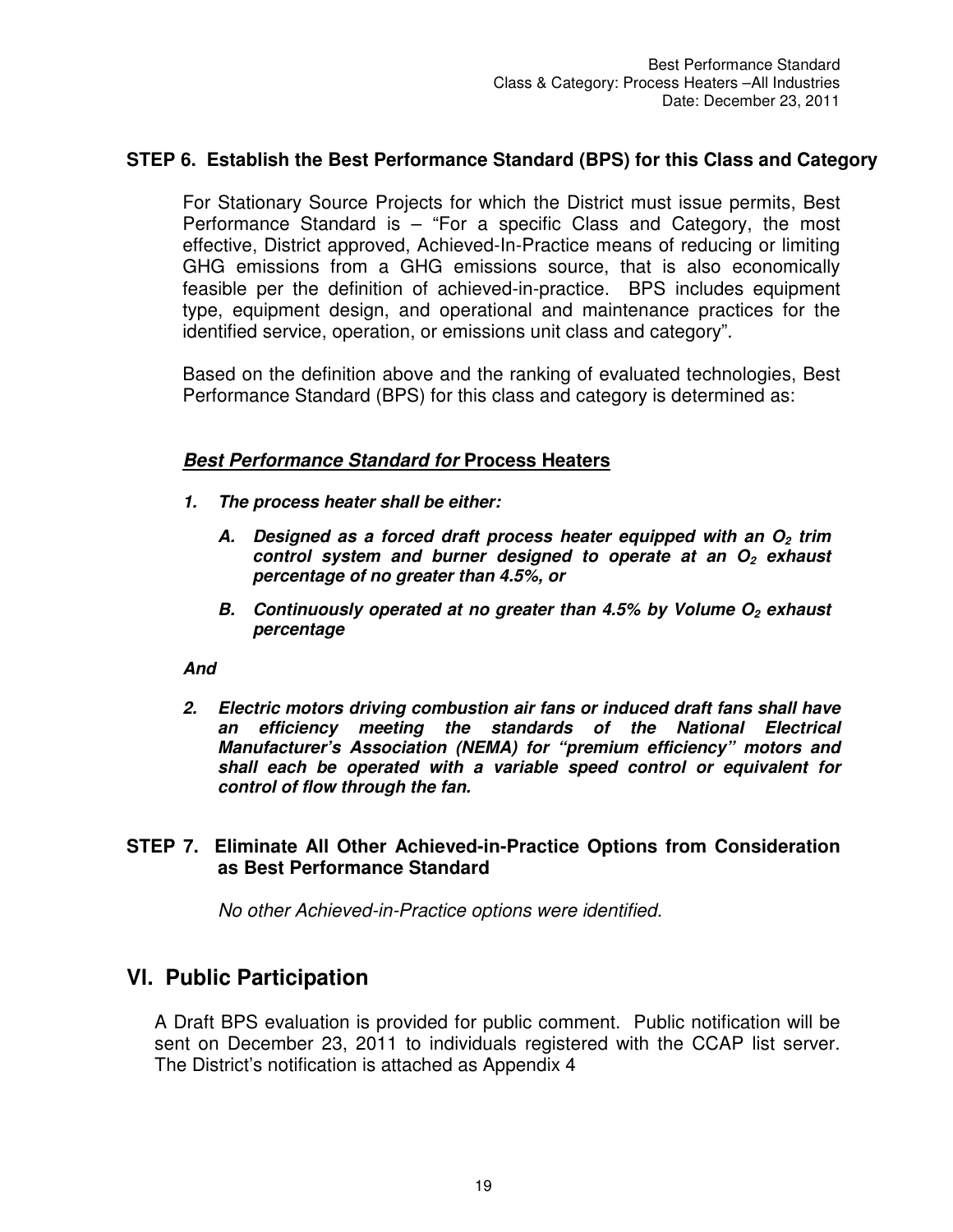# **VII. Appendices**

Appendix 1: Public Notice of Intent<br>Appendix 2: Comments received du<br>Appendix 3: District Response to C Appendix 2: Comments received during the initial public outreach Appendix 3: District Response to Comments Appendix 4: Notice of Public Participation: Posting of Draft BPS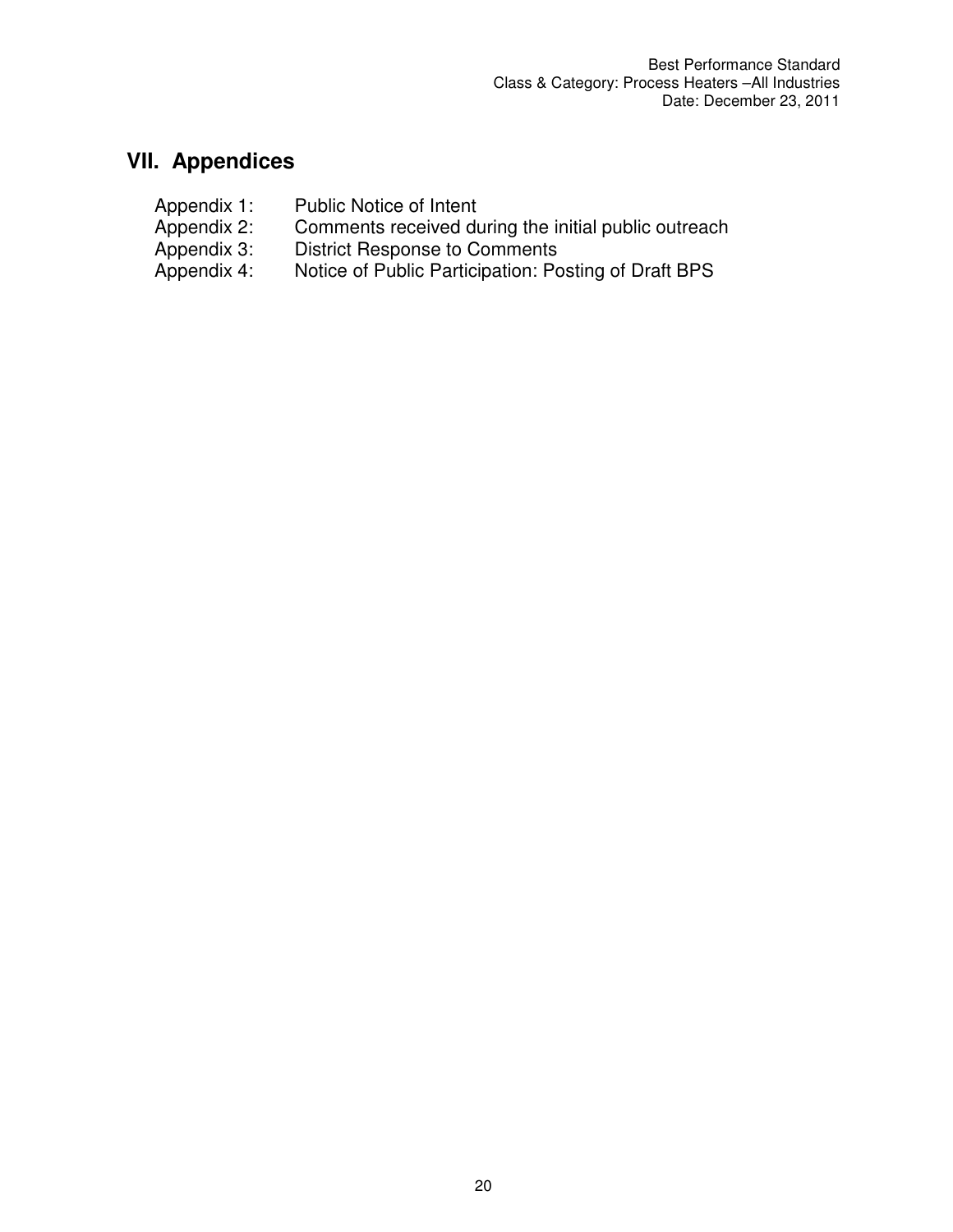Best Performance Standard Class & Category: Process Heaters –All Industries Date: December 23, 2011

# **Appendix 1**

# **Public Notice of Intent**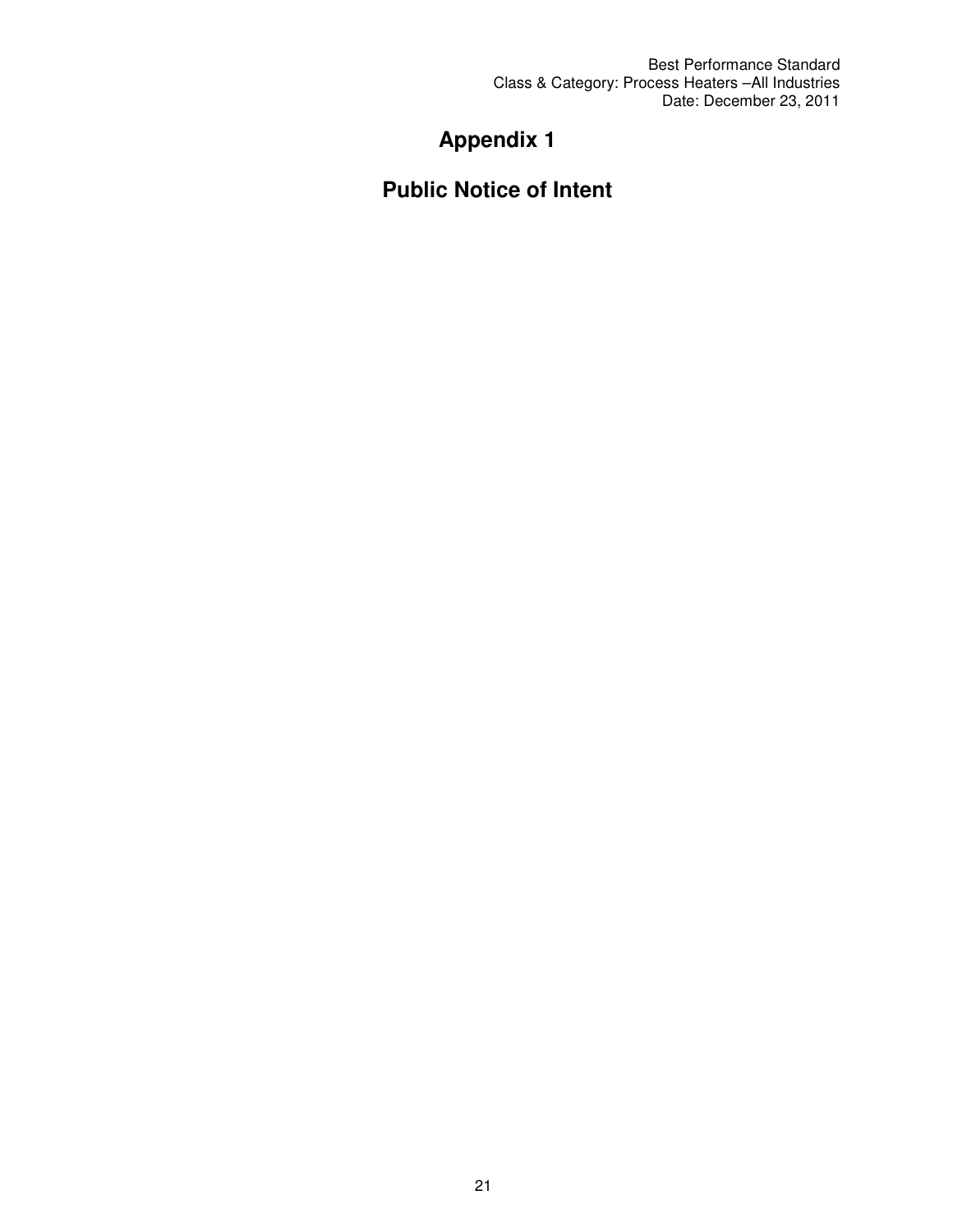# **Appendix 2**

# **Comments received during the initial public outreach**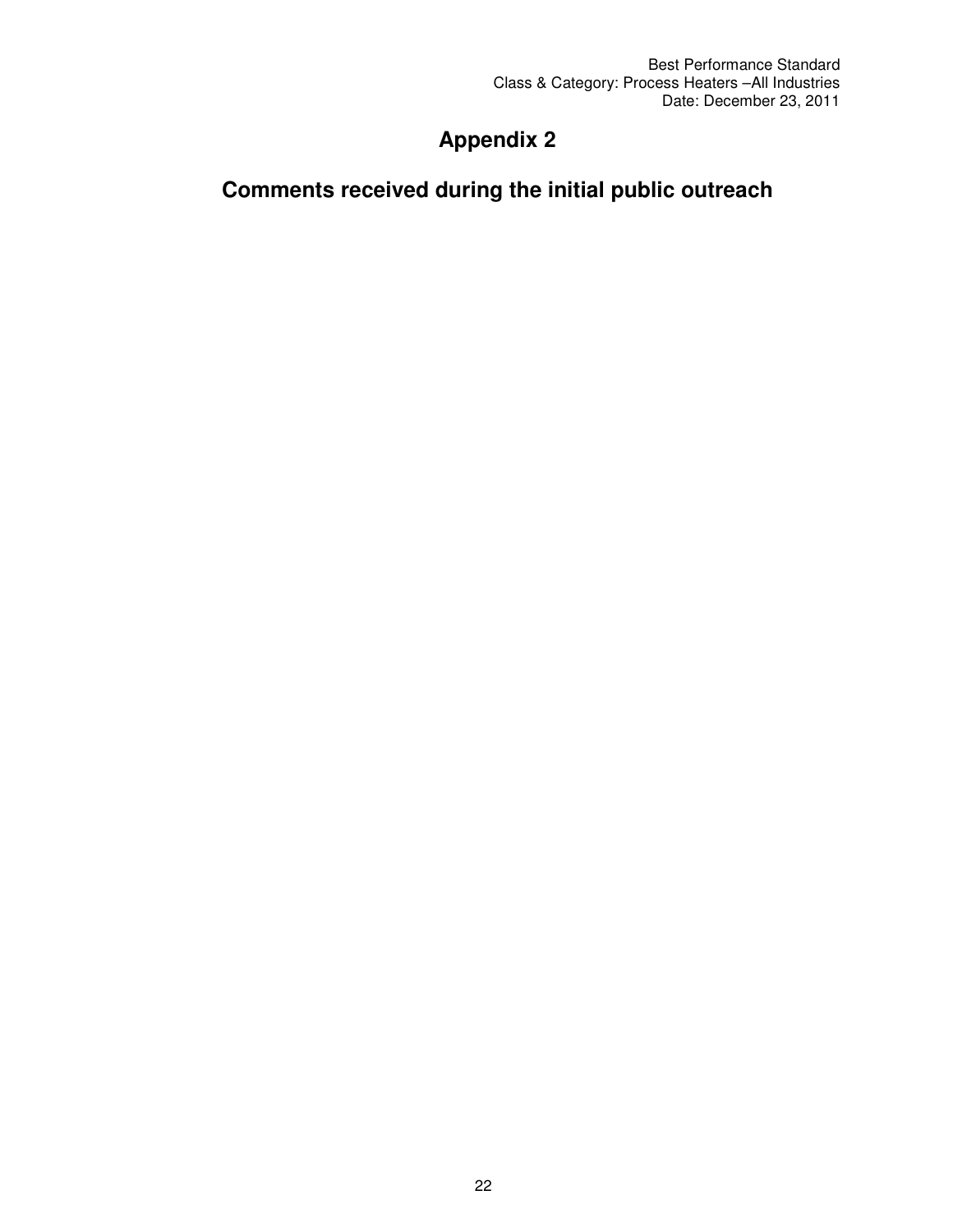Best Performance Standard Class & Category: Process Heaters –All Industries Date: December 23, 2011

# **Appendix 3**

**District Response to Comments**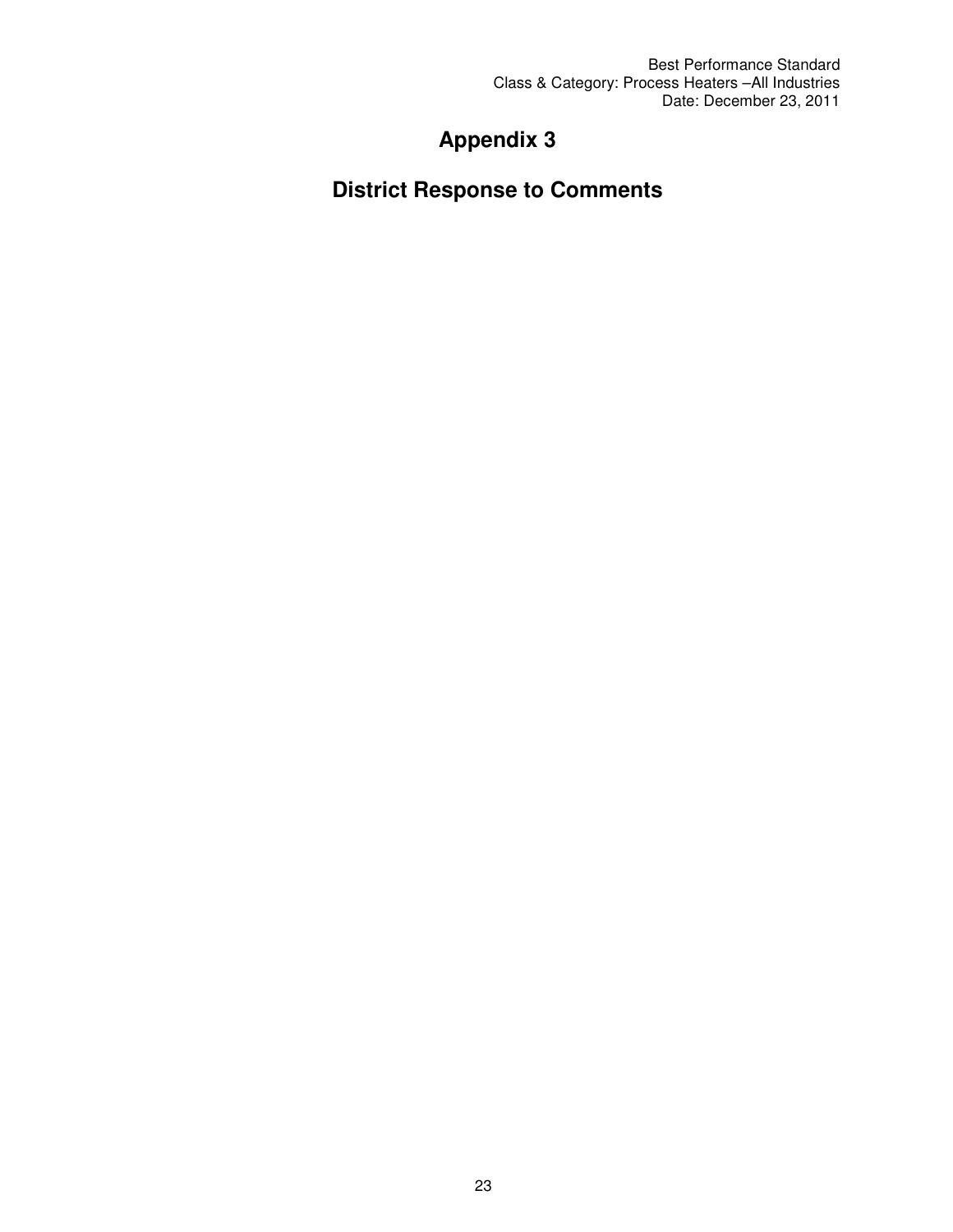## **Email Comments from Rick Martin of Martin Thermal Engineering:**

Comment Summary:

It is inappropriate to apply a thermal efficiency standard to thermal fluid heaters.

District Response:

The District has created a design standard for BPS not a thermal efficiency standard.

Comment Summary:

Fluid heater thermal efficiency is process dependent and should not be regulated generically.

District Response:

BPS is one method of streamlining the Districts CEQA process. A permittee may request the District perform a project specific GHG emissions evaluation demonstrating that project's specific GHG emissions would be reduced or mitigated by at least 29%. Projects achieving at least a 29% GHG emission reduction compared to BAU would be determined to have a less than significant individual and cumulative impact for GHG.

## **Email Comments from Greg Danenhauer of Parker Boiler:**

Comment Summary:

Thermal efficiency of thermal fluid heaters has not been measured with a degree of accuracy to establish policy.

District Response:

The District has created a design standard for BPS.

Comment Summary:

Economizers are not practical on thermal fluid heaters

District Response:

Economizers will not be required to satisfy BPS.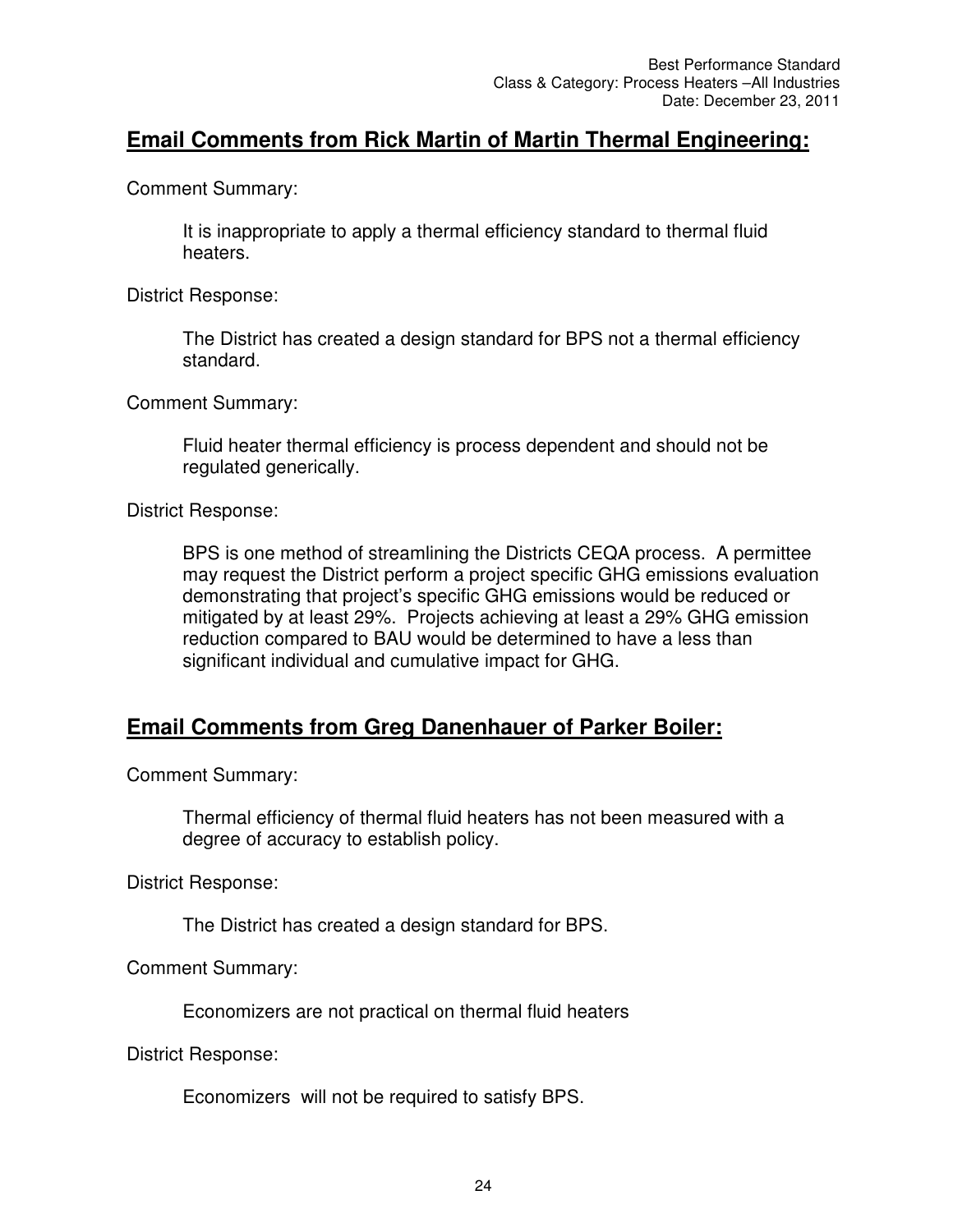Comment Summary:

Emissions per unit of BTUH output delivered to the process should be carefully measured for any Policy.

District Response:

BPS is based on design criteria and not emissions per unit of BTUH output delivered.